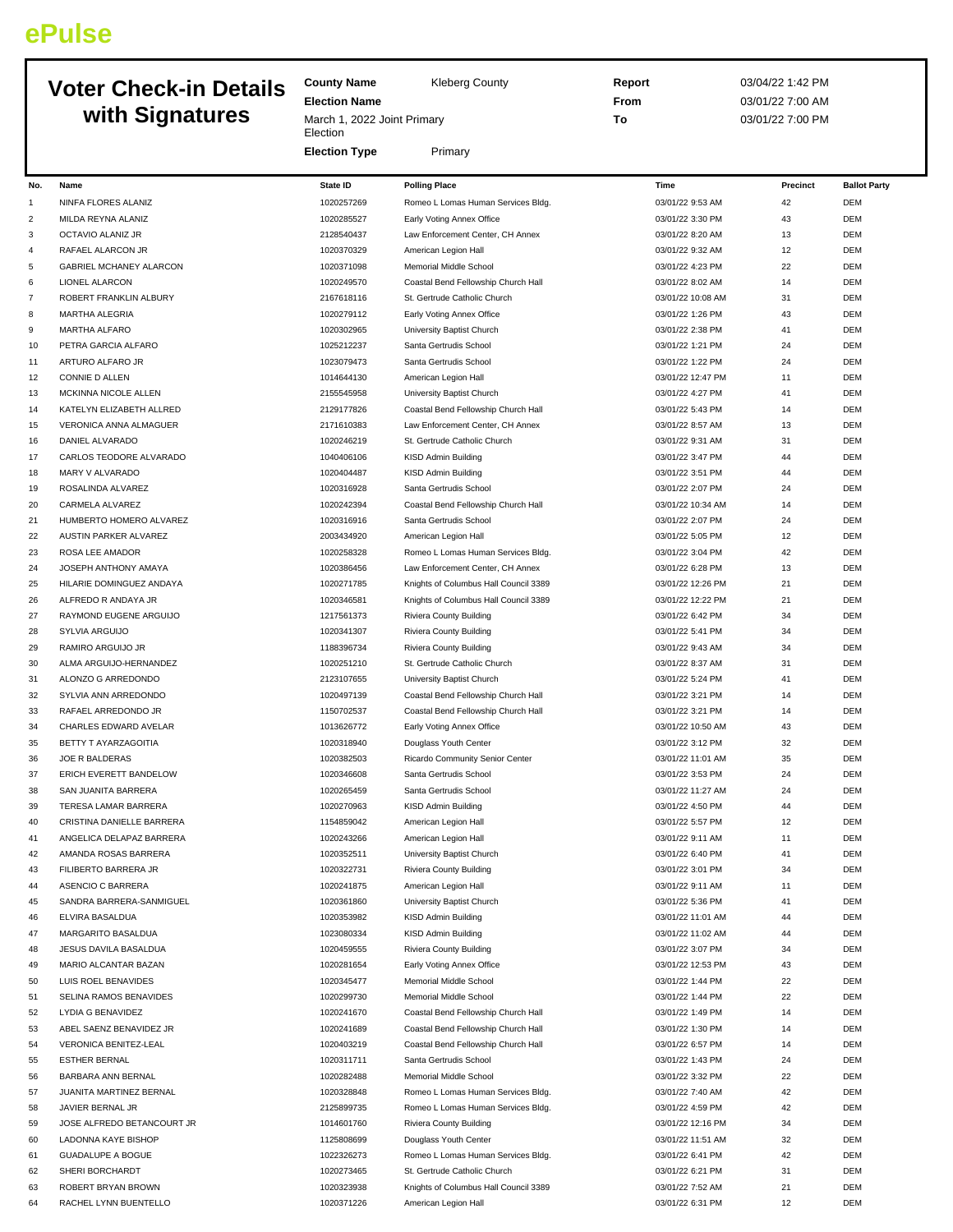| No. | Name                        | State ID   | <b>Polling Place</b>                  | Time              | Precinct | <b>Ballot Party</b> |
|-----|-----------------------------|------------|---------------------------------------|-------------------|----------|---------------------|
| 65  | <b>MOVITA F BUTLER</b>      | 1113931242 | Douglass Youth Center                 | 03/01/22 6:41 PM  | 32       | DEM                 |
| 66  | SARAH TERESA BUTLER         | 2163760786 | Coastal Bend Fellowship Church Hall   | 03/01/22 5:34 PM  | 14       | DEM                 |
| 67  | MICHELLE LYNN BUTLER        | 1020305503 | Memorial Middle School                | 03/01/22 5:53 PM  | 23       | <b>DEM</b>          |
| 68  | ALICIA ELVIRA CABALLERO     | 1182017148 | Santa Gertrudis School                | 03/01/22 5:27 PM  | 24       | <b>DEM</b>          |
| 69  | OMAR MASCORRO CABRERA JR    | 2164496102 | University Baptist Church             | 03/01/22 12:13 PM | 41       | <b>DEM</b>          |
| 70  | FELICIA ANN CADENA          | 2137989008 | Riviera County Building               | 03/01/22 6:27 PM  | 34       | <b>DEM</b>          |
| 71  | APOLONIO CADENA             | 1022411925 | Early Voting Annex Office             | 03/01/22 4:14 PM  | 43       | DEM                 |
| 72  | PABLO PEREZ CAMARILLO       | 1020400684 | American Legion Hall                  | 03/01/22 9:08 AM  | 11       | <b>DEM</b>          |
| 73  | LUCY BARCENAS CAMARILLO     | 1020401935 | American Legion Hall                  | 03/01/22 9:08 AM  | 11       | <b>DEM</b>          |
| 74  | ELISABETH ANNE CAMPBELL     | 2130968310 | Memorial Middle School                | 03/01/22 6:00 PM  | 23       | <b>DEM</b>          |
| 75  | ALBERTO RODRIGUEZ CAMPOS    | 1020392363 | Early Voting Annex Office             | 03/01/22 6:54 PM  | 43       | <b>DEM</b>          |
| 76  | JOSE LUIS CAMPOS            | 1206440705 | Early Voting Annex Office             | 03/01/22 4:46 PM  | 43       | DEM                 |
| 77  | MANUEL CAMPOS JR            | 1020408055 | Early Voting Annex Office             | 03/01/22 6:31 PM  | 43       | <b>DEM</b>          |
| 78  | REYNALDO CAMPOS             | 1197370101 | Early Voting Annex Office             | 03/01/22 6:53 PM  | 43       | <b>DEM</b>          |
| 79  | AMELIA RAMIREZ CAMPOS       | 1036922184 | Early Voting Annex Office             | 03/01/22 6:24 PM  | 43       | <b>DEM</b>          |
| 80  | AURORA G CANALES            | 2125221648 | University Baptist Church             | 03/01/22 4:54 PM  | 41       | <b>DEM</b>          |
| 81  | <b>MALVINA CANALES</b>      | 1020247587 | University Baptist Church             | 03/01/22 4:55 PM  | 41       | DEM                 |
| 82  | ADRIANA GUERRERO CANALES    | 1020401575 | University Baptist Church             | 03/01/22 4:55 PM  | 41       | <b>DEM</b>          |
| 83  | ANNA LUISA CANALS           | 1020400511 | University Baptist Church             | 03/01/22 8:21 AM  | 41       | <b>DEM</b>          |
| 84  | <b>GEENNA SUE CANNON</b>    | 1020317333 | University Baptist Church             | 03/01/22 6:36 PM  | 41       | <b>DEM</b>          |
| 85  | RUBEN CANO III              | 1020360176 | American Legion Hall                  | 03/01/22 5:17 PM  | 12       | <b>DEM</b>          |
| 86  | MARY C CANO                 | 1020242612 | American Legion Hall                  | 03/01/22 10:37 AM | 12       | DEM                 |
| 87  | KARLENE DELAPAZ CANO        | 1020249246 | American Legion Hall                  | 03/01/22 9:57 AM  | 12       | <b>DEM</b>          |
| 88  | YVONNE CANO                 | 1020252178 | American Legion Hall                  | 03/01/22 4:23 PM  | 11       | <b>DEM</b>          |
| 89  | NOELIA CANTU                | 1020252682 | American Legion Hall                  | 03/01/22 3:57 PM  | 12       | <b>DEM</b>          |
| 90  | HOMERO PENA CANTU           | 1020290978 | Early Voting Annex Office             | 03/01/22 9:16 AM  | 43       | <b>DEM</b>          |
| 91  | DEBRA PENA CANTU            | 1020255199 | University Baptist Church             | 03/01/22 7:03 AM  | 41       | <b>DEM</b>          |
| 92  | MICHAEL ANTHONY CANTU       | 1150956332 | Riviera County Building               | 03/01/22 6:28 PM  | 34       | <b>DEM</b>          |
| 93  | <b>IDALIA R CANTU</b>       | 1020346387 | <b>Riviera County Building</b>        | 03/01/22 6:24 PM  | 34       | <b>DEM</b>          |
| 94  | MARCOS CANTU                | 2168388661 | St. Gertrude Catholic Church          | 03/01/22 6:41 PM  | 31       | <b>DEM</b>          |
| 95  | <b>JAIME CANTU</b>          | 1020237281 | St. Gertrude Catholic Church          | 03/01/22 12:43 PM | 31       | <b>DEM</b>          |
| 96  | MARIA ORFELINDA CANTU       | 1020392371 | Early Voting Annex Office             | 03/01/22 9:14 AM  | 43       | <b>DEM</b>          |
| 97  | CLAUDIA CULP CANTU          | 2141528540 | St. Gertrude Catholic Church          | 03/01/22 8:09 AM  | 31       | <b>DEM</b>          |
| 98  | THOMAS LEE CANTU            | 1055909898 | University Baptist Church             | 03/01/22 4:46 PM  | 41       | <b>DEM</b>          |
| 99  | RITA MARIE CARDENAS         | 1020281893 | St. Gertrude Catholic Church          | 03/01/22 8:06 AM  | 31       | <b>DEM</b>          |
| 100 | SANTIAGO CARDENAS JR        | 1021133798 | St. Gertrude Catholic Church          | 03/01/22 5:18 PM  | 31       | <b>DEM</b>          |
| 101 | <b>DENISE PENA CARDENAS</b> | 1020335481 | Knights of Columbus Hall Council 3389 | 03/01/22 10:12 AM | 21       | <b>DEM</b>          |
|     | LESLIE MARIE CARIAGA        | 2166360923 |                                       | 03/01/22 3:51 PM  | 41       | <b>DEM</b>          |
| 102 | ALBERTO CARMONA             |            | University Baptist Church             |                   | 13       | <b>DEM</b>          |
| 103 |                             | 1020254373 | Law Enforcement Center, CH Annex      | 03/01/22 6:41 PM  | 13       | <b>DEM</b>          |
| 104 | BELINDA CARMONA             | 1020254387 | Law Enforcement Center, CH Annex      | 03/01/22 6:41 PM  |          |                     |
| 105 | JOSE RAMOS CARRILLO         | 1020283929 | University Baptist Church             | 03/01/22 8:56 AM  | 41       | <b>DEM</b>          |
| 106 | DIANA HINOJOSA CARRILLO     | 1020325377 | KISD Admin Building                   | 03/01/22 7:17 AM  | 44       | <b>DEM</b>          |
| 107 | JAIME E CARRILLO            | 1020325383 | KISD Admin Building                   | 03/01/22 8:21 AM  | 44       | DEM                 |
| 108 | <b>JESSE G CARVEON</b>      | 1131141325 | American Legion Hall                  | 03/01/22 11:16 AM | 12       | DEM                 |
| 109 | GILBERT GARZA CASTANEDA     | 2169229868 | KISD Admin Building                   | 03/01/22 10:00 AM | 44       | <b>DEM</b>          |
| 110 | MATTHEW ERNEST CASTANEDA    | 1185452907 | St. Gertrude Catholic Church          | 03/01/22 11:01 AM | 31       | DEM                 |
| 111 | EUGENIO ENRIQUE CASTILLO    | 1020317636 | Santa Gertrudis School                | 03/01/22 4:59 PM  | 24       | DEM                 |
| 112 | JOELDA CASTILLO             | 1020317564 | Santa Gertrudis School                | 03/01/22 5:45 PM  | 24       | DEM                 |
| 113 | VILMA CASTILLO              | 1020255511 | Romeo L Lomas Human Services Bldg.    | 03/01/22 12:17 PM | 42       | DEM                 |
| 114 | <b>GLORIA YVETTE CASTRO</b> | 1020279219 | Law Enforcement Center, CH Annex      | 03/01/22 12:39 PM | 13       | DEM                 |
| 115 | JOSHUA XAVIER CASTRO        | 2120323446 | Santa Gertrudis School                | 03/01/22 5:49 PM  | 24       | <b>DEM</b>          |
| 116 | <b>HENRY CERDA</b>          | 1020304429 | University Baptist Church             | 03/01/22 3:43 PM  | 41       | DEM                 |
| 117 | ADREC HENRY CERDA           | 2130300563 | University Baptist Church             | 03/01/22 2:24 PM  | 41       | DEM                 |
| 118 | MARIA ANGELITA CERDA        | 2172229945 | University Baptist Church             | 03/01/22 3:42 PM  | 41       | DEM                 |
| 119 | HILDA ANN CHAPA             | 1020463200 | Knights of Columbus Hall Council 3389 | 03/01/22 2:23 PM  | 21       | DEM                 |
| 120 | ATILANO EFRAIN CHAPA        | 1020252289 | University Baptist Church             | 03/01/22 1:18 PM  | 41       | DEM                 |
| 121 | FRANCISCA MORENO CHAPA      | 1020262210 | Romeo L Lomas Human Services Bldg.    | 03/01/22 4:52 PM  | 42       | DEM                 |
| 122 | SILVESTRE CHAPA III         | 1020261682 | Romeo L Lomas Human Services Bldg.    | 03/01/22 4:52 PM  | 42       | DEM                 |
| 123 | NOELIA L CHAPA              | 1020252340 | University Baptist Church             | 03/01/22 1:16 PM  | 41       | DEM                 |
| 124 | ROSE MARIE CHRISTENSEN      | 1020374877 | Santa Gertrudis School                | 03/01/22 5:15 PM  | 24       | DEM                 |
| 125 | LEE WILLIAM CLAPP           | 1021002143 | Memorial Middle School                | 03/01/22 2:15 PM  | 22       | DEM                 |
| 126 | SOCORRO JUDITH MEDINA CLAPP | 1214026025 | Memorial Middle School                | 03/01/22 2:15 PM  | 22       | DEM                 |
| 127 | RONALD EDWIN COLIN          | 1020259245 | St. Gertrude Catholic Church          | 03/01/22 5:46 PM  | 31       | DEM                 |
| 128 | <b>BARBARA COLLINS</b>      | 1020313415 | Memorial Middle School                | 03/01/22 6:40 PM  | 22       | <b>DEM</b>          |
| 129 | JAMES B COLLINS             | 1020310809 | Memorial Middle School                | 03/01/22 6:40 PM  | 22       | <b>DEM</b>          |
| 130 | LISA COLUNGA                | 1020366591 | University Baptist Church             | 03/01/22 4:42 PM  | 41       | DEM                 |
| 131 | APRIL ANN CONKEY            | 1041212270 | Knights of Columbus Hall Council 3389 | 03/01/22 4:11 PM  | 21       | DEM                 |
| 132 | ANDREW PAUL CONKEY          | 1041212289 | Knights of Columbus Hall Council 3389 | 03/01/22 3:16 PM  | 21       | DEM                 |
| 133 | SARAH ELIZABETH COOK        | 1020406311 | Romeo L Lomas Human Services Bldg.    | 03/01/22 4:43 PM  | 42       | <b>DEM</b>          |
| 134 | LAURIE LEIGH CORONA         | 1020361319 | Coastal Bend Fellowship Church Hall   | 03/01/22 1:39 PM  | 14       | DEM                 |
| 135 | EVELYN MARIE COTHERN        | 1020278324 | American Legion Hall                  | 03/01/22 8:56 AM  | 11       | <b>DEM</b>          |
| 136 | BRIAN EVERETT COUFAL        | 1020300263 | Knights of Columbus Hall Council 3389 | 03/01/22 10:25 AM | 21       | DEM                 |
| 137 | MARC EVERETT COUVILLON      | 2168858139 | Dick Kleberg Park Recreation Hall     | 03/01/22 4:17 PM  | 33       | DEM                 |
| 138 | <b>LOIS M CRAIG</b>         | 1020292083 | Douglass Youth Center                 | 03/01/22 4:56 PM  | 32       | <b>DEM</b>          |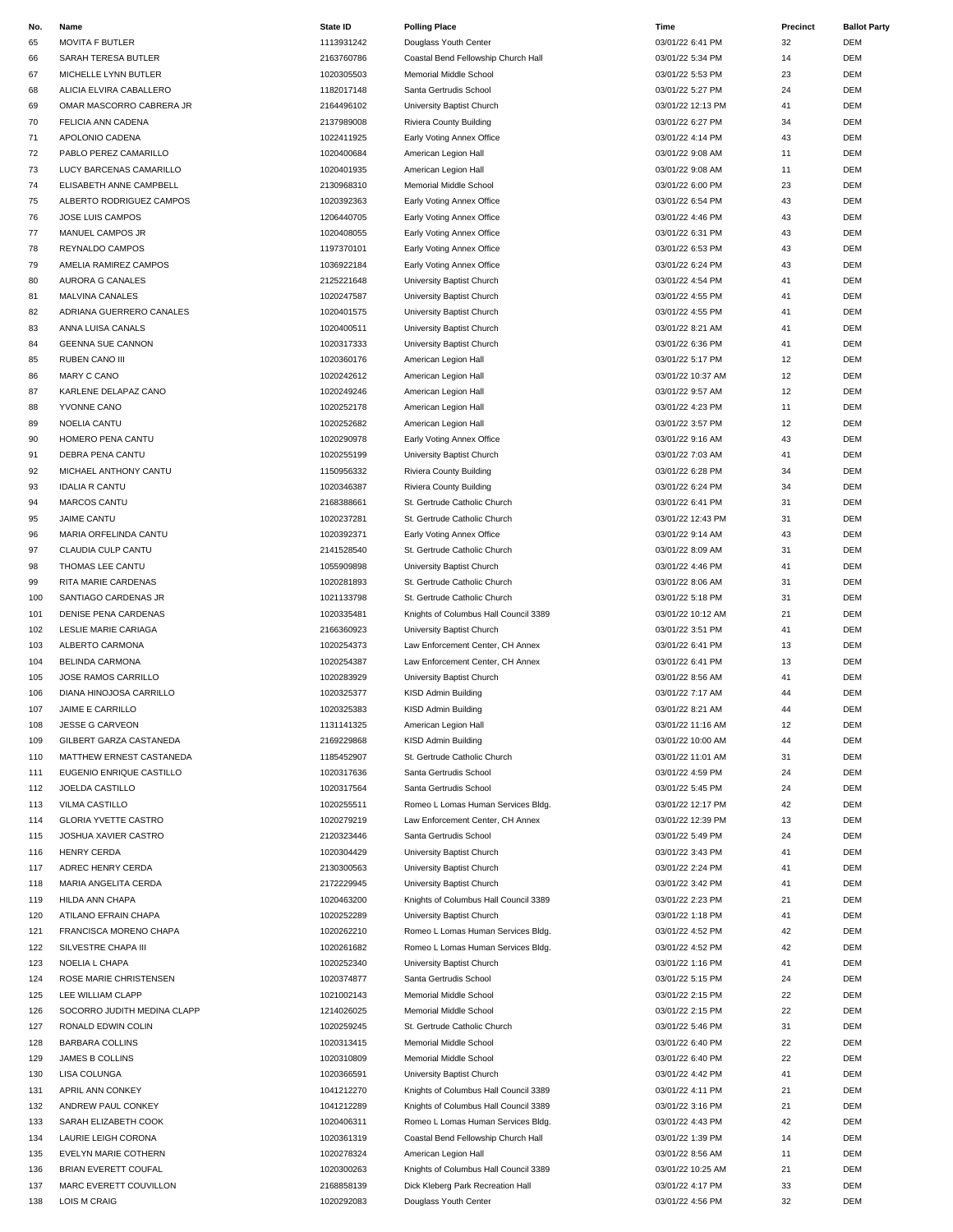| No. | Name                           | <b>State ID</b> | <b>Polling Place</b>                  | Time              | Precinct | <b>Ballot Party</b> |
|-----|--------------------------------|-----------------|---------------------------------------|-------------------|----------|---------------------|
| 139 | ROSA ANNA CRUZ                 | 1020261364      | Romeo L Lomas Human Services Bldg.    | 03/01/22 11:28 AM | 42       | DEM                 |
| 140 | <b>CINDIA S CUELLAR</b>        | 1040460207      | Douglass Youth Center                 | 03/01/22 4:03 PM  | 32       | DEM                 |
| 141 | VICTORIA CUEVA                 | 1020267411      | Knights of Columbus Hall Council 3389 | 03/01/22 11:20 AM | 21       | <b>DEM</b>          |
| 142 | RAMON DELRIO CUEVAS            | 1020410378      | Early Voting Annex Office             | 03/01/22 9:23 AM  | 43       | DEM                 |
| 143 | REBECA ELYSE CURIEL            | 2163732791      | Douglass Youth Center                 | 03/01/22 5:07 PM  | 32       | <b>DEM</b>          |
| 144 | DEBRA ANNETTE CURIEL           | 1020406638      | Douglass Youth Center                 | 03/01/22 4:47 PM  | 32       | DEM                 |
| 145 | LUIS A CURIEL                  | 1020245176      | Douglass Youth Center                 | 03/01/22 5:07 PM  | 32       | DEM                 |
| 146 | <b>MARIA DAVILA</b>            | 1020260263      | Ricardo Community Senior Center       | 03/01/22 1:15 PM  | 35       | DEM                 |
| 147 | ERNESTO MENDIETTA DAVILA       | 1020260271      |                                       | 03/01/22 1:15 PM  | 35       | DEM                 |
|     |                                | 1020236943      | Ricardo Community Senior Center       |                   |          |                     |
| 148 | <b>RICHARD M DAVIS</b>         |                 | St. Gertrude Catholic Church          | 03/01/22 2:32 PM  | 31       | DEM                 |
| 149 | SHANE A DAVIS                  | 1052606490      | St. Gertrude Catholic Church          | 03/01/22 5:19 PM  | 31       | DEM                 |
| 150 | JAMES RICHARD DAVIS            | 1020299313      | Coastal Bend Fellowship Church Hall   | 03/01/22 11:15 AM | 14       | DEM                 |
| 151 | LEONEL DE LA PAZ III           | 1204139167      | Early Voting Annex Office             | 03/01/22 6:40 PM  | 43       | DEM                 |
| 152 | LIZA DELAGARZA                 | 1020411538      | Early Voting Annex Office             | 03/01/22 5:49 PM  | 43       | DEM                 |
| 153 | EDEN DELAPAZ                   | 1020346736      | American Legion Hall                  | 03/01/22 6:48 PM  | 12       | DEM                 |
| 154 | EMMA GALVAN DELAPAZ            | 1020303358      | Memorial Middle School                | 03/01/22 1:43 PM  | 22       | DEM                 |
| 155 | SYLVIA DELAPAZ                 | 1020288946      | University Baptist Church             | 03/01/22 2:48 PM  | 41       | DEM                 |
| 156 | RACHEL RENEE DELAPAZ           | 2171013796      | American Legion Hall                  | 03/01/22 5:01 PM  | 12       | DEM                 |
| 157 | CYNTHIA GONZALEZ DELAPAZ       | 1020415959      | Romeo L Lomas Human Services Bldg.    | 03/01/22 6:15 PM  | 42       | DEM                 |
| 158 | LEONEL DELAPAZ JR              | 1020265722      | Early Voting Annex Office             | 03/01/22 6:37 PM  | 43       | DEM                 |
| 159 | ELEE DELAPAZ                   | 2145109718      | American Legion Hall                  | 03/01/22 6:20 PM  | 12       | DEM                 |
| 160 | REINA DELAPAZ                  | 2156583982      | American Legion Hall                  | 03/01/22 5:00 PM  | 12       | DEM                 |
| 161 | JOSE ANGEL DELAPAZ             | 1020348728      | Coastal Bend Fellowship Church Hall   | 03/01/22 1:49 PM  | 14       | DEM                 |
|     |                                |                 |                                       |                   |          |                     |
| 162 | <b>VIRGINIA DELAPAZ</b>        | 1020348737      | Coastal Bend Fellowship Church Hall   | 03/01/22 1:49 PM  | 14       | DEM                 |
| 163 | MARIA TERESITA DELAPAZ         | 1020341686      | Riviera County Building               | 03/01/22 1:40 PM  | 34       | DEM                 |
| 164 | ROGELIO DELAPAZ                | 2126350568      | American Legion Hall                  | 03/01/22 6:32 PM  | 12       | DEM                 |
| 165 | ADRIANA DELAPAZ                | 1020247778      | Coastal Bend Fellowship Church Hall   | 03/01/22 7:02 AM  | 14       | DEM                 |
| 166 | MONICA LAMAR DELAPAZ           | 1020289786      | Early Voting Annex Office             | 03/01/22 6:37 PM  | 43       | DEM                 |
| 167 | ARMANDO LONGORIA DELAROSA      | 1020341733      | Riviera County Building               | 03/01/22 10:47 AM | 34       | DEM                 |
| 168 | <b>GUADALUPE M DELAROSA</b>    | 1020341779      | <b>Riviera County Building</b>        | 03/01/22 5:06 PM  | 34       | DEM                 |
| 169 | JOSEFA GUERRA DELAROSA         | 1022791551      | Memorial Middle School                | 03/01/22 6:04 PM  | 22       | DEM                 |
| 170 | OVIDIO L DELAROSA              | 1020341798      | <b>Riviera County Building</b>        | 03/01/22 5:12 PM  | 34       | DEM                 |
| 171 | ARTURO LONGORIA DELAROSA       | 1020341746      | Riviera County Building               | 03/01/22 11:37 AM | 34       | DEM                 |
| 172 | MATTHEW T DELAROSA             | 1055220837      | University Baptist Church             | 03/01/22 4:57 PM  | 41       | DEM                 |
| 173 | RAUL DELAROSA                  | 1020322305      | <b>Riviera County Building</b>        | 03/01/22 8:57 AM  | 34       | DEM                 |
| 174 | FRANCISCO DELAROSA             | 1022790523      | Memorial Middle School                | 03/01/22 6:04 PM  | 22       | DEM                 |
|     |                                |                 |                                       |                   |          | DEM                 |
| 175 | DIANA DELAVINA                 | 1037711532      | Early Voting Annex Office             | 03/01/22 2:43 PM  | 43       |                     |
| 176 | MARIA DELAVINA                 | 1020261372      | Romeo L Lomas Human Services Bldg.    | 03/01/22 12:31 PM | 42       | DEM                 |
| 177 | HUMBERTO DELAVINA JR           | 1020293116      | Early Voting Annex Office             | 03/01/22 2:43 PM  | 43       | DEM                 |
| 178 | HUMBERTO SALDANA DELAVINA      | 1020261393      | Romeo L Lomas Human Services Bldg.    | 03/01/22 12:31 PM | 42       | DEM                 |
| 179 | STEVAN L DELBOSQUE             | 1020330879      | American Legion Hall                  | 03/01/22 9:43 AM  | 12       | DEM                 |
| 180 | SABRINA NIKOLE DELEON          | 2148848431      | Early Voting Annex Office             | 03/01/22 4:39 PM  | 43       | DEM                 |
| 181 | KATHERINE DELEON               | 1020254198      | <b>Riviera County Building</b>        | 03/01/22 6:23 PM  | 34       | <b>DEM</b>          |
| 182 | ESPERANZA MARTINEZ DELEON      | 1020377481      | Dick Kleberg Park Recreation Hall     | 03/01/22 5:02 PM  | 33       | DEM                 |
| 183 | DAVID MIKE DENNING             | 1020405280      | Riviera County Building               | 03/01/22 11:16 AM | 34       | DEM                 |
| 184 | <b>GEORGIE BURDICK DENNING</b> | 1020405298      | <b>Riviera County Building</b>        | 03/01/22 11:15 AM | 34       | DEM                 |
| 185 | DANAE DURIO DIANA              | 1026848726      | <b>Riviera County Building</b>        | 03/01/22 4:14 PM  | 34       | DEM                 |
| 186 | RODOLFO AMADO DOMINGUEZ        | 1020242855      | Coastal Bend Fellowship Church Hall   | 03/01/22 8:05 AM  | 14       | DEM                 |
| 187 | MARY JO DORMAN                 | 1188688708      | Riviera County Building               | 03/01/22 5:18 PM  | 34       | DEM                 |
| 188 | SAMANTHA J DRUMMOND            | 1181987998      | American Legion Hall                  | 03/01/22 11:19 AM | 11       | DEM                 |
| 189 | <b>KRYSTAL MICHELE EMERY</b>   | 1020406353      | Knights of Columbus Hall Council 3389 | 03/01/22 1:14 PM  | 21       | DEM                 |
| 190 | JUAN MANUEL ESCOBAR            | 1020236904      | St. Gertrude Catholic Church          | 03/01/22 3:22 PM  | 31       | DEM                 |
| 191 | ELIAZAR ESPARZA                | 2140793386      | Riviera County Building               | 03/01/22 1:44 PM  | 34       | DEM                 |
|     | ROSA ELIA ESPINOZA             |                 |                                       |                   |          |                     |
| 192 |                                | 1023450104      | Riviera County Building               | 03/01/22 3:30 PM  | 34       | DEM                 |
| 193 | ELENA H ESQUIVEL               | 1020276953      | Early Voting Annex Office             | 03/01/22 6:07 PM  | 43       | DEM                 |
| 194 | <b>ISMAEL H ESQUIVEL</b>       | 1020761521      | Memorial Middle School                | 03/01/22 11:18 AM | 22       | DEM                 |
| 195 | LISA ANN ESQUIVEL              | 1020761424      | Memorial Middle School                | 03/01/22 6:06 PM  | 22       | DEM                 |
| 196 | BARBARA JEAN EVERETT           | 1020328161      | American Legion Hall                  | 03/01/22 1:10 PM  | 12       | DEM                 |
| 197 | <b>BLANCA ESTELLA FLORES</b>   | 1020310438      | Memorial Middle School                | 03/01/22 3:18 PM  | 22       | DEM                 |
| 198 | REBECCA ESCAMILLA FLORES       | 1006123811      | Romeo L Lomas Human Services Bldg.    | 03/01/22 4:21 PM  | 42       | DEM                 |
| 199 | <b>LUCIO FLORES</b>            | 1020256971      | Romeo L Lomas Human Services Bldg.    | 03/01/22 9:48 AM  | 42       | DEM                 |
| 200 | JACKLYN ANNE FLORES            | 1020414286      | Knights of Columbus Hall Council 3389 | 03/01/22 10:34 AM | 21       | DEM                 |
| 201 | <b>GUADALUPE FLORES</b>        | 1020261215      | Romeo L Lomas Human Services Bldg.    | 03/01/22 10:54 AM | 42       | DEM                 |
| 202 | MANUEL C FLORES JR             | 1206329294      | St. Gertrude Catholic Church          | 03/01/22 12:32 PM | 31       | DEM                 |
| 203 | <b>JUAN FLORES</b>             | 1183576623      | Romeo L Lomas Human Services Bldg.    | 03/01/22 11:06 AM | 42       | DEM                 |
| 204 | <b>RAMON FLORES</b>            | 1020250185      | American Legion Hall                  | 03/01/22 2:09 PM  | 11       | DEM                 |
|     |                                |                 |                                       |                   |          |                     |
| 205 | DAVID FLORES JR                | 1018013565      | Knights of Columbus Hall Council 3389 | 03/01/22 8:41 AM  | 21       | DEM                 |
| 206 | <b>EVANGELINA FLORES</b>       | 1020292792      | Memorial Middle School                | 03/01/22 4:55 PM  | 23       | DEM                 |
| 207 | JONI FLORES                    | 1020250214      | American Legion Hall                  | 03/01/22 2:09 PM  | 11       | DEM                 |
| 208 | TERESA FIGUEROA FLORES         | 1020462492      | Romeo L Lomas Human Services Bldg.    | 03/01/22 11:06 AM | 42       | DEM                 |
| 209 | DARLYNN FUGATE                 | 1020268322      | Knights of Columbus Hall Council 3389 | 03/01/22 4:14 PM  | 21       | DEM                 |
| 210 | SAM ROBERT FUGATE              | 1020267448      | Knights of Columbus Hall Council 3389 | 03/01/22 4:15 PM  | 21       | DEM                 |
| 211 | <b>BETTY H GADDIS</b>          | 1020346829      | Knights of Columbus Hall Council 3389 | 03/01/22 1:55 PM  | 21       | DEM                 |
| 212 | JAMES HORACE GADDIS            | 1181005550      | Knights of Columbus Hall Council 3389 | 03/01/22 1:54 PM  | 21       | DEM                 |
|     |                                |                 |                                       |                   |          |                     |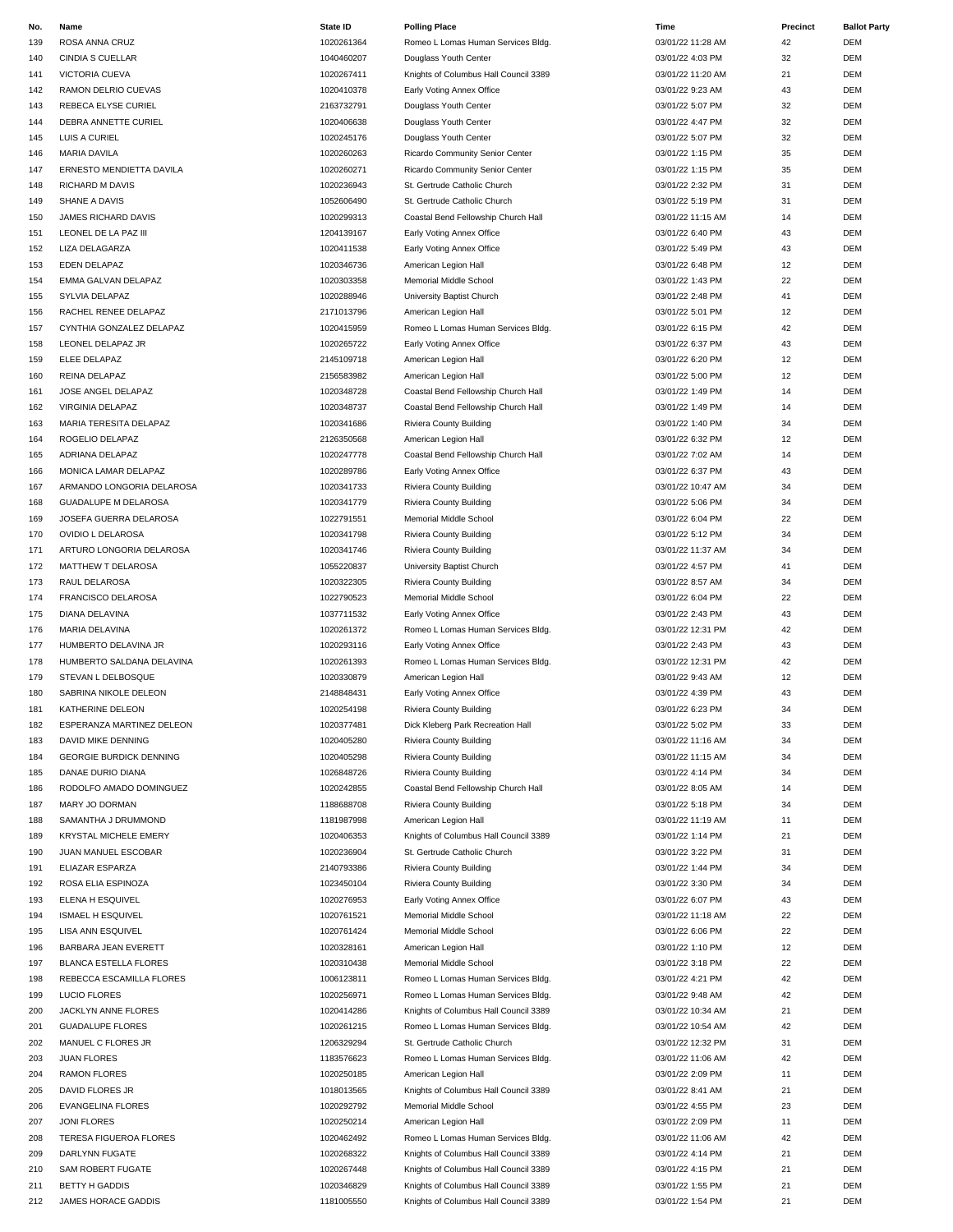| No. | Name                           | State ID   | <b>Polling Place</b>                  | Time              | Precinct | <b>Ballot Party</b> |
|-----|--------------------------------|------------|---------------------------------------|-------------------|----------|---------------------|
| 213 | <b>GRACIELA GALINDO</b>        | 1020264924 | Romeo L Lomas Human Services Bldg.    | 03/01/22 5:28 PM  | 42       | <b>DEM</b>          |
| 214 | <b>JESUS GALINDO</b>           | 1020349834 | Romeo L Lomas Human Services Bldg.    | 03/01/22 5:43 PM  | 42       | DEM                 |
|     |                                | 1020265808 |                                       | 03/01/22 6:56 PM  |          |                     |
| 215 | MARGARITA GALINDO              |            | Romeo L Lomas Human Services Bldg.    |                   | 42       | DEM                 |
| 216 | ANGELA LILIANA GALVAN          | 1219947058 | American Legion Hall                  | 03/01/22 4:19 PM  | 12       | <b>DEM</b>          |
| 217 | <b>EDNA GARCIA</b>             | 1020252567 | Law Enforcement Center, CH Annex      | 03/01/22 2:13 PM  | 13       | DEM                 |
| 218 | ANNA LEE GARCIA                | 1020250723 | Law Enforcement Center, CH Annex      | 03/01/22 4:54 PM  | 13       | DEM                 |
| 219 | MICHAEL LEE GARCIA             | 1020245050 | Coastal Bend Fellowship Church Hall   | 03/01/22 6:24 PM  | 14       | DEM                 |
| 220 | <b>MELISSA ANN GARCIA</b>      | 1020254838 | Law Enforcement Center, CH Annex      | 03/01/22 6:47 PM  | 13       | DEM                 |
| 221 | ROEL GARCIA                    | 1202641363 | Early Voting Annex Office             | 03/01/22 4:19 PM  | 43       | DEM                 |
|     |                                | 1020253415 |                                       | 03/01/22 12:07 PM |          | DEM                 |
| 222 | JORGE GARCIA                   |            | Law Enforcement Center, CH Annex      |                   | 13       |                     |
| 223 | <b>WILFREDO F GARCIA</b>       | 2122067355 | Early Voting Annex Office             | 03/01/22 10:25 AM | 43       | <b>DEM</b>          |
| 224 | OLIVIA AMERICA GARCIA          | 1020250911 | Law Enforcement Center, CH Annex      | 03/01/22 5:42 PM  | 13       | DEM                 |
| 225 | <b>DELFINA GARCIA</b>          | 1020253347 | Law Enforcement Center, CH Annex      | 03/01/22 2:55 PM  | 13       | DEM                 |
| 226 | <b>VALERIE GARCIA</b>          | 1020386880 | University Baptist Church             | 03/01/22 3:32 PM  | 41       | DEM                 |
| 227 | ALBERT GARCIA                  | 1020253616 | Law Enforcement Center, CH Annex      | 03/01/22 5:02 PM  | 13       | DEM                 |
| 228 | <b>DIANE HELEN GARCIA</b>      | 1007158701 | Memorial Middle School                | 03/01/22 9:42 AM  | 22       | DEM                 |
| 229 | <b>JANIE GARCIA</b>            | 1020282712 | Early Voting Annex Office             | 03/01/22 10:40 AM | 43       | DEM                 |
|     |                                |            |                                       |                   |          |                     |
| 230 | JESUS MANUEL GARCIA            | 1020389774 | St. Gertrude Catholic Church          | 03/01/22 4:51 PM  | 31       | DEM                 |
| 231 | PETRA AMAYA GARCIA             | 1020252726 | Law Enforcement Center, CH Annex      | 03/01/22 5:02 PM  | 13       | DEM                 |
| 232 | <b>GEORGINA BRITNEY GARCIA</b> | 2159388450 | Law Enforcement Center, CH Annex      | 03/01/22 1:34 PM  | 13       | DEM                 |
| 233 | ALBERTO GARCIA                 | 1020250710 | Law Enforcement Center, CH Annex      | 03/01/22 4:54 PM  | 13       | DEM                 |
| 234 | EMILIO HUMBERTO GARCIA         | 1020253208 | Coastal Bend Fellowship Church Hall   | 03/01/22 7:12 AM  | 14       | DEM                 |
| 235 | EDDIE LEE GARCIA               | 1020254829 | Law Enforcement Center, CH Annex      | 03/01/22 5:47 PM  | 13       | DEM                 |
|     |                                |            |                                       |                   |          |                     |
| 236 | <b>JOHN DAVID GARCIA</b>       | 2164124899 | Early Voting Annex Office             | 03/01/22 10:44 AM | 43       | DEM                 |
| 237 | <b>GUADALUPE GARCIA</b>        | 1020456547 | Law Enforcement Center, CH Annex      | 03/01/22 1:23 PM  | 13       | DEM                 |
| 238 | JOSE RENE GARCIA               | 1020280621 | Early Voting Annex Office             | 03/01/22 10:38 AM | 43       | DEM                 |
| 239 | TAURINO R GARCIA               | 1007147442 | St. Gertrude Catholic Church          | 03/01/22 9:27 AM  | 31       | DEM                 |
| 240 | RAQUEL GARCIA                  | 1020303842 | University Baptist Church             | 03/01/22 12:49 PM | 41       | DEM                 |
| 241 | <b>MARK ANTHONY GARCIA</b>     | 2183909244 | Douglass Youth Center                 | 03/01/22 3:25 PM  | 32       | DEM                 |
|     |                                | 1020409651 |                                       | 03/01/22 9:42 AM  | 22       | DEM                 |
| 242 | ALBERT LEE GARCIA              |            | Memorial Middle School                |                   |          |                     |
| 243 | ANNA BELIA GARCIA              | 1020253807 | Law Enforcement Center, CH Annex      | 03/01/22 6:40 PM  | 13       | DEM                 |
| 244 | MARIA GUADALUPE GARCIA RAMOS   | 1038216526 | Coastal Bend Fellowship Church Hall   | 03/01/22 2:09 PM  | 14       | DEM                 |
| 245 | <b>EMILY MADISON GARRETT</b>   | 1204836074 | American Legion Hall                  | 03/01/22 4:22 PM  | 12       | DEM                 |
| 246 | MARIA ARGUIJO GARZA            | 1020354009 | <b>Riviera County Building</b>        | 03/01/22 1:50 PM  | 34       | <b>DEM</b>          |
| 247 | ADRIANA LETICIA GARZA          | 1038141618 | St. Gertrude Catholic Church          | 03/01/22 12:31 PM | 31       | DEM                 |
| 248 | MICHELE R GARZA                | 1020265557 | Knights of Columbus Hall Council 3389 | 03/01/22 4:32 PM  | 21       | DEM                 |
|     |                                |            |                                       |                   |          |                     |
| 249 | RAY A GARZA                    | 2142774967 | Dick Kleberg Park Recreation Hall     | 03/01/22 4:56 PM  | 33       | DEM                 |
| 250 | <b>IMELDA HERNANDEZ GARZA</b>  | 1020340208 | Ricardo Community Senior Center       | 03/01/22 4:22 PM  | 35       | DEM                 |
| 251 | ROBERTO S GARZA JR             | 1020286170 | Early Voting Annex Office             | 03/01/22 5:35 PM  | 43       | DEM                 |
| 252 | TERESA E GARZA                 | 1020352286 | Memorial Middle School                | 03/01/22 7:54 AM  | 22       | DEM                 |
| 253 | DELMA GARZA                    | 1020320414 | Douglass Youth Center                 | 03/01/22 8:33 AM  | 32       | DEM                 |
| 254 | <b>GLENDA GARZA</b>            | 1020300285 | KISD Admin Building                   | 03/01/22 12:24 PM | 44       | DEM                 |
| 255 | PATRICK DEAN GARZA             | 1020247161 | American Legion Hall                  | 03/01/22 6:01 PM  | 11       | <b>DEM</b>          |
|     |                                |            |                                       |                   |          |                     |
| 256 | MARIA MARTIN GARZA             | 1020341883 | <b>Riviera County Building</b>        | 03/01/22 6:17 PM  | 34       | DEM                 |
| 257 | MARIA GUERRA GARZA             | 1020241984 | Coastal Bend Fellowship Church Hall   | 03/01/22 11:11 AM | 14       | DEM                 |
| 258 | JUAN B GARZA                   | 1020259693 | Romeo L Lomas Human Services Bldg.    | 03/01/22 5:12 PM  | 42       | DEM                 |
| 259 | JOSE ANGEL GARZA JR            | 1020319831 | Douglass Youth Center                 | 03/01/22 8:34 AM  | 32       | DEM                 |
| 260 | <b>MARIA GARZA</b>             | 1020337541 | Ricardo Community Senior Center       | 03/01/22 4:54 PM  | 35       | DEM                 |
| 261 | <b>JESUS MARIA GARZA</b>       | 1020352264 | Memorial Middle School                | 03/01/22 7:54 AM  | 22       | DEM                 |
| 262 | <b>BENITO GARZA</b>            | 1022777555 | Riviera County Building               | 03/01/22 1:51 PM  | 34       | DEM                 |
|     |                                |            |                                       |                   |          |                     |
| 263 | LILLIAN SILVA GARZA            | 1020303622 | University Baptist Church             | 03/01/22 3:56 PM  | 41       | DEM                 |
| 264 | PATRICIA RUIZ GARZA            | 1020315613 | Santa Gertrudis School                | 03/01/22 6:00 PM  | 24       | DEM                 |
| 265 | CORANDO C GARZA                | 1020300271 | KISD Admin Building                   | 03/01/22 12:36 PM | 44       | DEM                 |
| 266 | CORINA GARZA-HIGGINS           | 1020398764 | Coastal Bend Fellowship Church Hall   | 03/01/22 1:18 PM  | 14       | DEM                 |
| 267 | <b>JESUS R GOMEZ</b>           | 1020259714 | Romeo L Lomas Human Services Bldg.    | 03/01/22 4:36 PM  | 42       | DEM                 |
| 268 | AURORA MONA GOMEZ              | 1020322538 | Riviera County Building               | 03/01/22 12:22 PM | 34       | DEM                 |
| 269 | ELIZABETH DELAPAZ GOMEZ        | 1020259733 | Romeo L Lomas Human Services Bldg.    | 03/01/22 4:36 PM  | 42       | DEM                 |
|     |                                |            |                                       |                   |          |                     |
| 270 | AGUEDA GONZALES                | 1163301704 | Memorial Middle School                | 03/01/22 5:33 PM  | 22       | DEM                 |
| 271 | JOSE GONZALES                  | 1020253659 | Law Enforcement Center, CH Annex      | 03/01/22 2:30 PM  | 13       | DEM                 |
| 272 | CYNTHIA ANN GONZALES           | 1020285171 | Memorial Middle School                | 03/01/22 5:33 PM  | 22       | DEM                 |
| 273 | DAVID GONZALEZ                 | 1020275378 | St. Gertrude Catholic Church          | 03/01/22 4:18 PM  | 31       | DEM                 |
| 274 | <b>IRMA GONZALEZ</b>           | 1020332801 | Dick Kleberg Park Recreation Hall     | 03/01/22 9:05 AM  | 33       | DEM                 |
| 275 | ROLANDO GONZALEZ               | 1014582886 | American Legion Hall                  | 03/01/22 6:21 PM  | 11       | DEM                 |
| 276 | LEONEL C GONZALEZ              | 1020290435 | Early Voting Annex Office             | 03/01/22 8:45 AM  | 43       | DEM                 |
|     |                                |            |                                       |                   |          |                     |
| 277 | RUBEN GONZALEZ                 | 2002690509 | Early Voting Annex Office             | 03/01/22 10:59 AM | 43       | DEM                 |
| 278 | GUSTAVO GONZALEZ               | 1020358450 | St. Gertrude Catholic Church          | 03/01/22 9:42 AM  | 31       | DEM                 |
| 279 | ESTELLA T GONZALEZ             | 2169524315 | Early Voting Annex Office             | 03/01/22 11:01 AM | 43       | DEM                 |
| 280 | JUAN RAMON GONZALEZ            | 2121658646 | Ricardo Community Senior Center       | 03/01/22 9:40 AM  | 35       | DEM                 |
| 281 | NOELIA GONZALEZ                | 1020275321 | St. Gertrude Catholic Church          | 03/01/22 4:19 PM  | 31       | DEM                 |
| 282 | PATRICIA GONZALEZ              | 1120688942 | Romeo L Lomas Human Services Bldg.    | 03/01/22 2:54 PM  | 42       | DEM                 |
|     | REBECCA SUE GREIF              | 1020299091 | Coastal Bend Fellowship Church Hall   | 03/01/22 1:03 PM  | 14       | DEM                 |
| 283 |                                |            |                                       |                   |          |                     |
| 284 | DENNIS PAUL GREIF              | 1020299089 | KISD Admin Building                   | 03/01/22 6:37 PM  | 44       | DEM                 |
| 285 | MICHAEL ANTHONY GRIGSBY        | 1020320595 | Douglass Youth Center                 | 03/01/22 6:32 PM  | 32       | DEM                 |
| 286 | RICHARD DEAN GUAJARDO          | 1020248289 | Coastal Bend Fellowship Church Hall   | 03/01/22 4:53 PM  | 14       | DEM                 |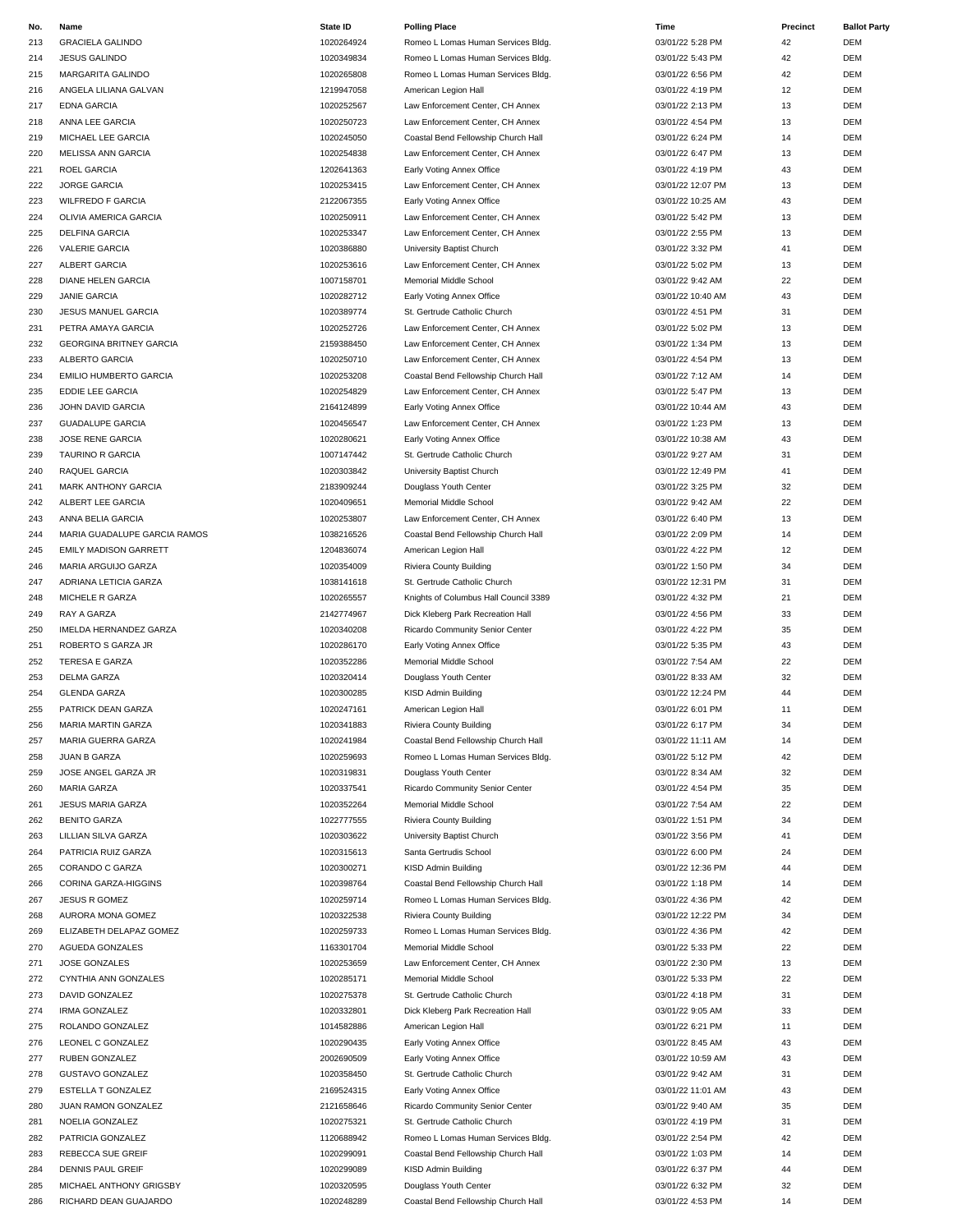| No. | Name                           | State ID   | <b>Polling Place</b>                  | Time              | Precinct | <b>Ballot Party</b> |
|-----|--------------------------------|------------|---------------------------------------|-------------------|----------|---------------------|
| 287 | REBEKAH GUERRA                 | 1176398537 | Romeo L Lomas Human Services Bldg.    | 03/01/22 4:08 PM  | 42       | DEM                 |
| 288 | <b>BENITO GUERRA</b>           | 1020253663 | Law Enforcement Center, CH Annex      | 03/01/22 5:24 PM  | 13       | <b>DEM</b>          |
| 289 | <b>FRANCISCO JAVIER GUERRA</b> | 1020252859 | Law Enforcement Center, CH Annex      | 03/01/22 3:50 PM  | 13       | DEM                 |
| 290 | ADELA F GUERRA                 | 2123005105 | KISD Admin Building                   | 03/01/22 5:14 PM  | 44       | DEM                 |
| 291 | RAYMUNDO GUERRA                | 1020251015 | Law Enforcement Center, CH Annex      | 03/01/22 1:58 PM  | 13       | DEM                 |
| 292 | CARLOS GUERRA                  | 1020322194 | Riviera County Building               | 03/01/22 2:14 PM  | 34       | DEM                 |
| 293 | <b>DIANA GUERRA</b>            | 1020250515 | Law Enforcement Center, CH Annex      | 03/01/22 3:50 PM  | 13       | DEM                 |
| 294 | SARITA GARCIA GUERRA           | 1020253692 | Law Enforcement Center, CH Annex      | 03/01/22 5:23 PM  | 13       | DEM                 |
| 295 | ADOLFO GUEVARA JR              | 1020386769 | Early Voting Annex Office             | 03/01/22 12:58 PM | 43       | DEM                 |
|     | OFELIA GUTIERREZ               |            |                                       |                   | 23       | DEM                 |
| 296 |                                | 1020294013 | Memorial Middle School                | 03/01/22 5:29 PM  |          |                     |
| 297 | CYNTHIA ANN GUTIERREZ          | 1020326934 | University Baptist Church             | 03/01/22 3:59 PM  | 41       | <b>DEM</b>          |
| 298 | <b>GRACIELA GUTIERREZ</b>      | 1020265284 | Romeo L Lomas Human Services Bldg.    | 03/01/22 4:00 PM  | 42       | DEM                 |
| 299 | ROSALINDA GUTIERREZ            | 1020283513 | Early Voting Annex Office             | 03/01/22 1:15 PM  | 43       | DEM                 |
| 300 | PAUL MARTIN HAGEMAN            | 1020267972 | Knights of Columbus Hall Council 3389 | 03/01/22 7:51 AM  | 21       | DEM                 |
| 301 | <b>DELIA HALE</b>              | 1020268474 | St. Gertrude Catholic Church          | 03/01/22 5:52 PM  | 31       | DEM                 |
| 302 | LANCE DARWIN HAMM              | 1092195951 | Dick Kleberg Park Recreation Hall     | 03/01/22 11:08 AM | 33       | <b>DEM</b>          |
| 303 | MERIDETH HARVEY                | 2127019700 | Santa Gertrudis School                | 03/01/22 6:23 PM  | 24       | DEM                 |
| 304 | JOHNNY HERNANDEZ               | 1020321838 | Riviera County Building               | 03/01/22 4:40 PM  | 34       | <b>DEM</b>          |
| 305 | GUADALUPE HERNANDEZ JR         | 1020288093 | Early Voting Annex Office             | 03/01/22 11:00 AM | 43       | DEM                 |
| 306 | YOLANDA RAMIREZ HERNANDEZ      | 1134500264 | Romeo L Lomas Human Services Bldg.    | 03/01/22 5:35 PM  | 42       | DEM                 |
| 307 | MARIO ADRIAN HERNANDEZ         | 1196727483 | Santa Gertrudis School                | 03/01/22 12:30 PM | 24       | <b>DEM</b>          |
| 308 | DIANA HILDA HERNANDEZ          | 1020288616 | Early Voting Annex Office             | 03/01/22 1:57 PM  | 43       | <b>DEM</b>          |
| 309 | DOLORES NARANJO HERNANDEZ      | 1020282028 | Law Enforcement Center, CH Annex      | 03/01/22 4:33 PM  | 13       | DEM                 |
| 310 | OSCAR OCTAVIO HERNANDEZ        | 1020246794 | University Baptist Church             | 03/01/22 8:58 AM  | 41       | DEM                 |
| 311 | VERONICA HERNANDEZ-GARZA       | 1020462640 | Dick Kleberg Park Recreation Hall     | 03/01/22 4:56 PM  | 33       | DEM                 |
|     |                                | 1020382428 |                                       | 03/01/22 3:10 PM  | 31       | DEM                 |
| 312 | LYDIA HERNANDEZ-PEREZ          |            | St. Gertrude Catholic Church          |                   |          |                     |
| 313 | JUAN ANTONIO HERRERA           | 1020321855 | Riviera County Building               | 03/01/22 9:41 AM  | 34       | DEM                 |
| 314 | <b>JESSICA MARIE HERRERA</b>   | 1193406508 | Riviera County Building               | 03/01/22 9:36 AM  | 34       | DEM                 |
| 315 | YOLANDA HERRERA                | 1020392566 | American Legion Hall                  | 03/01/22 10:28 AM | 12       | DEM                 |
| 316 | FELIX HERRERA JR               | 1020392550 | American Legion Hall                  | 03/01/22 12:10 PM | 12       | DEM                 |
| 317 | SYLVIA HERRERA                 | 1020263124 | Romeo L Lomas Human Services Bldg.    | 03/01/22 5:05 PM  | 42       | <b>DEM</b>          |
| 318 | <b>GLORIA HERRERA</b>          | 1020322207 | Riviera County Building               | 03/01/22 9:38 AM  | 34       | <b>DEM</b>          |
| 319 | <b>RUBEN HERRERA</b>           | 1198165460 | American Legion Hall                  | 03/01/22 10:36 AM | 12       | <b>DEM</b>          |
| 320 | ROBERTO JUAN HERRERA           | 1020263111 | Romeo L Lomas Human Services Bldg.    | 03/01/22 5:04 PM  | 42       | DEM                 |
| 321 | DAVID GLENN HEWITT             | 1020354050 | Knights of Columbus Hall Council 3389 | 03/01/22 7:50 AM  | 21       | DEM                 |
| 322 | ZACHARY MICHAEL HIGGINS        | 2178787584 | Coastal Bend Fellowship Church Hall   | 03/01/22 1:18 PM  | 14       | DEM                 |
| 323 | KENNETH WAYNE HILL             | 1020353493 | Ricardo Community Senior Center       | 03/01/22 3:04 PM  | 35       | DEM                 |
| 324 | OLIVERO HINOJOSA JR            | 1020337709 | Ricardo Community Senior Center       | 03/01/22 7:06 AM  | 35       | <b>DEM</b>          |
| 325 | <b>IGNACIO J HINOJOSA</b>      | 1021904402 | Romeo L Lomas Human Services Bldg.    | 03/01/22 11:32 AM | 42       | DEM                 |
| 326 | NESTOR GARCIA HINOJOSA JR      | 1020289391 | Early Voting Annex Office             | 03/01/22 12:08 PM | 43       | DEM                 |
| 327 | ELSA HINOJOSA                  | 1020244621 | American Legion Hall                  | 03/01/22 11:04 AM | 11       | <b>DEM</b>          |
| 328 | ERNESTO FRANCISCO HINOJOSA     | 1020242864 | American Legion Hall                  | 03/01/22 11:03 AM | 11       | DEM                 |
| 329 | JOSEFA HINOJOSA                | 1020261546 | Romeo L Lomas Human Services Bldg.    | 03/01/22 11:32 AM | 42       | <b>DEM</b>          |
| 330 | DEBRA CARDENAS HINOJOSA        | 1020370420 | Memorial Middle School                | 03/01/22 3:15 PM  | 22       | DEM                 |
| 331 | EMETERIA HINOJOSA              | 1020305561 | University Baptist Church             | 03/01/22 4:26 PM  | 41       | DEM                 |
|     |                                |            |                                       |                   |          |                     |
| 332 | <b>KEVIN LAMAR HOOKS</b>       | 1142573318 | American Legion Hall                  | 03/01/22 10:46 AM | 12       | DEM                 |
| 333 | MARGIE RONE HOUSTON            | 1020292553 | Douglass Youth Center                 | 03/01/22 9:54 AM  | 32       | DEM                 |
| 334 | ALFRED L ISASSI                | 2149985359 | University Baptist Church             | 03/01/22 7:43 AM  | 41       | DEM                 |
| 335 | <b>CYNTHIA ANN ISASSI</b>      | 1020352860 | Memorial Middle School                | 03/01/22 4:53 PM  | 23       | DEM                 |
| 336 | <b>RAMON ISASSI JR</b>         | 1020294447 | Memorial Middle School                | 03/01/22 4:54 PM  | 23       | DEM                 |
| 337 | <b>ELIAS R ISASSI</b>          | 1020259039 | Romeo L Lomas Human Services Bldg.    | 03/01/22 4:04 PM  | 42       | DEM                 |
| 338 | RAMON ISASSI SR                | 2171687361 | Romeo L Lomas Human Services Bldg.    | 03/01/22 4:08 PM  | 42       | DEM                 |
| 339 | JOHN R JENSON                  | 1020299571 | KISD Admin Building                   | 03/01/22 3:56 PM  | 44       | DEM                 |
| 340 | EVA JIMENEZ                    | 1020343776 | Riviera County Building               | 03/01/22 3:33 PM  | 34       | DEM                 |
| 341 | MARIA TERESA JOHNSON           | 1020265820 | Early Voting Annex Office             | 03/01/22 4:50 PM  | 43       | DEM                 |
| 342 | BEVERLY JANE JORDAN            | 1020233783 | St. Gertrude Catholic Church          | 03/01/22 1:06 PM  | 31       | DEM                 |
| 343 | MEREDITH MARDAN JORDAN         | 1020409701 | Riviera County Building               | 03/01/22 2:56 PM  | 34       | DEM                 |
| 344 | JEANETTE AMBER KILLIAN         | 1144219268 | St. Gertrude Catholic Church          | 03/01/22 6:08 PM  | 31       | DEM                 |
| 345 | <b>JENNIFER KILLION</b>        | 1155570340 | KISD Admin Building                   | 03/01/22 4:14 PM  | 44       | DEM                 |
| 346 | <b>JESSENIA KING</b>           | 1183870239 | Santa Gertrudis School                | 03/01/22 1:17 PM  | 24       | DEM                 |
| 347 | WILLIAM PETER KUVLESKY JR      | 1020466138 | Memorial Middle School                | 03/01/22 5:06 PM  | 22       | DEM                 |
| 348 | JESSE LEE LAHMON               | 2186417867 | Knights of Columbus Hall Council 3389 | 03/01/22 12:04 PM | 21       | DEM                 |
| 349 | RACHEL STRANG LAHMON           | 1202061847 | Knights of Columbus Hall Council 3389 | 03/01/22 12:03 PM | 21       | DEM                 |
|     |                                |            |                                       |                   |          |                     |
| 350 | <b>GABRIELA INEZ LARA</b>      | 2144199479 | Early Voting Annex Office             | 03/01/22 1:08 PM  | 43       | DEM                 |
| 351 | VALENTINE LARA JR              | 1211420400 | Early Voting Annex Office             | 03/01/22 1:08 PM  | 43       | DEM                 |
| 352 | LACI NICOLE LASATER            | 1020376555 | St. Gertrude Catholic Church          | 03/01/22 6:38 PM  | 31       | DEM                 |
| 353 | CATHERINE FABIOLA LAZO         | 1190133713 | American Legion Hall                  | 03/01/22 6:13 PM  | 12       | DEM                 |
| 354 | ELDA FLORES LEAL               | 2001340025 | Santa Gertrudis School                | 03/01/22 11:19 AM | 24       | DEM                 |
| 355 | ERNESTO LEAL JR                | 1009768713 | Coastal Bend Fellowship Church Hall   | 03/01/22 6:43 PM  | 14       | DEM                 |
| 356 | LARRY DALE LEHMAN              | 1039341269 | Riviera County Building               | 03/01/22 2:58 PM  | 34       | DEM                 |
| 357 | <b>JESSICA FELICIA LERMA</b>   | 2128865842 | Knights of Columbus Hall Council 3389 | 03/01/22 5:03 PM  | 21       | DEM                 |
| 358 | MARIA OLVERA LERMA             | 1020416668 | American Legion Hall                  | 03/01/22 5:48 PM  | 12       | DEM                 |
| 359 | JORDAN MARY FAITH LEWIS        | 2149240808 | Memorial Middle School                | 03/01/22 12:25 PM | 22       | DEM                 |
| 360 | <b>ZENOBIA LEWIS</b>           | 1020244480 | American Legion Hall                  | 03/01/22 3:16 PM  | 11       | DEM                 |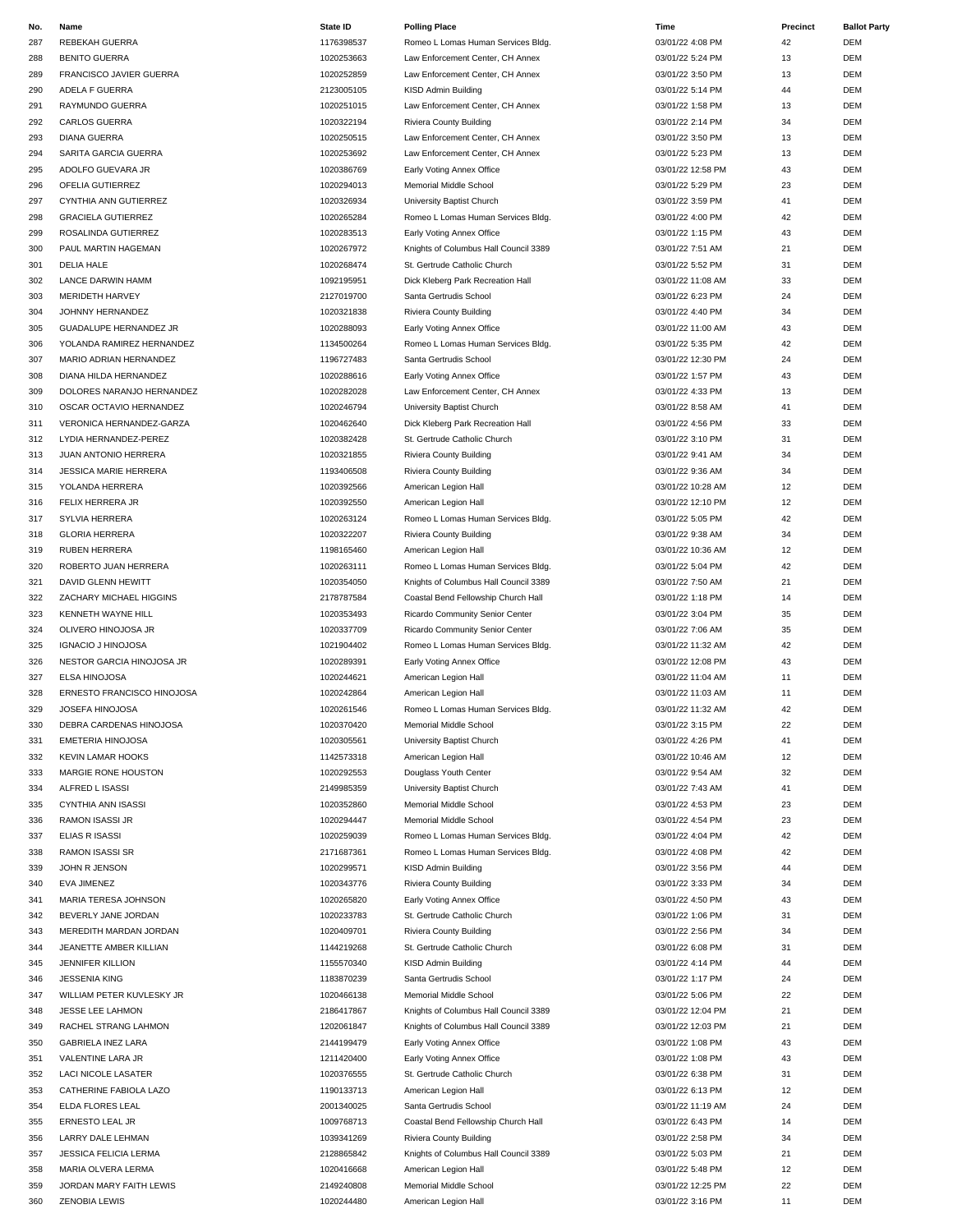| No. | Name                            | State ID   | <b>Polling Place</b>                  | Time              | Precinct | <b>Ballot Party</b> |
|-----|---------------------------------|------------|---------------------------------------|-------------------|----------|---------------------|
| 361 | PATRICIA DENISE LEY             | 1020406751 | Riviera County Building               | 03/01/22 4:47 PM  | 34       | DEM                 |
| 362 | <b>JESSE LEYBA</b>              | 1020263153 | Early Voting Annex Office             | 03/01/22 4:19 PM  | 43       | DEM                 |
| 363 | DIAMANTINA LEYBA                | 1020265733 | Early Voting Annex Office             | 03/01/22 3:52 PM  | 43       | DEM                 |
| 364 | <b>KRYSTLESKYE MARIE LIMON</b>  | 1022465653 | University Baptist Church             | 03/01/22 5:50 PM  | 41       | DEM                 |
| 365 | ERICA MARIE LOERA               | 1020365366 | Early Voting Annex Office             | 03/01/22 6:02 PM  | 43       | DEM                 |
|     | <b>GABRIEL JESUS LOERA</b>      |            | Romeo L Lomas Human Services Bldg.    | 03/01/22 4:57 PM  | 42       | DEM                 |
| 366 |                                 | 2121673760 |                                       |                   |          |                     |
| 367 | MAGDALENA LOERA                 | 2133710098 | Romeo L Lomas Human Services Bldg.    | 03/01/22 4:57 PM  | 42       | DEM                 |
| 368 | <b>JUAN LOMAS</b>               | 1155575103 | St. Gertrude Catholic Church          | 03/01/22 4:46 PM  | 31       | DEM                 |
| 369 | KATHERYN LONGORIA               | 1020239368 | St. Gertrude Catholic Church          | 03/01/22 11:22 AM | 31       | DEM                 |
| 370 | NOE LONGORIA                    | 1020275456 | Early Voting Annex Office             | 03/01/22 2:53 PM  | 43       | DEM                 |
| 371 | <b>GLORIA LONGORIA</b>          | 1020277200 | Riviera County Building               | 03/01/22 8:39 AM  | 34       | <b>DEM</b>          |
|     | <b>GLORIA MONTALVO LONGORIA</b> | 1020343571 |                                       | 03/01/22 3:46 PM  |          |                     |
| 372 |                                 |            | American Legion Hall                  |                   | 12       | DEM                 |
| 373 | TOMAS LONGORIA JR               | 1020322474 | Riviera County Building               | 03/01/22 12:47 PM | 34       | DEM                 |
| 374 | LEONARDO LONGORIA JR            | 1130844498 | Riviera County Building               | 03/01/22 12:35 PM | 34       | DEM                 |
| 375 | CAROL G LONGORIA                | 1020423505 | Romeo L Lomas Human Services Bldg.    | 03/01/22 6:23 PM  | 42       | DEM                 |
| 376 | <b>BALERIO GARZA LOPEZ</b>      | 1020246955 | American Legion Hall                  | 03/01/22 6:24 PM  | 11       | DEM                 |
| 377 | <b>DELIA LOPEZ</b>              | 1020246430 |                                       | 03/01/22 5:26 PM  | 11       | DEM                 |
|     |                                 |            | American Legion Hall                  |                   |          |                     |
| 378 | MARIA GOMEZ LOPEZ               | 1007155053 | St. Gertrude Catholic Church          | 03/01/22 5:32 PM  | 31       | DEM                 |
| 379 | LARRY JASON LOPEZ               | 1020246550 | American Legion Hall                  | 03/01/22 6:01 PM  | 11       | DEM                 |
| 380 | ALONZO LOPEZ JR                 | 1020245890 | Coastal Bend Fellowship Church Hall   | 03/01/22 4:30 PM  | 14       | DEM                 |
| 381 | <b>KRYSTAL LEE LOPEZ</b>        | 1158696251 | Romeo L Lomas Human Services Bldg.    | 03/01/22 6:53 PM  | 42       | DEM                 |
| 382 | EDNA LOPEZ                      | 1020245916 | Coastal Bend Fellowship Church Hall   | 03/01/22 4:29 PM  | 14       | DEM                 |
|     |                                 |            |                                       |                   |          |                     |
| 383 | DANIELA RUTH LOPEZ              | 1021013281 | American Legion Hall                  | 03/01/22 5:26 PM  | 11       | DEM                 |
| 384 | ARACELY GONZALEZ LOPEZ          | 1020245549 | Knights of Columbus Hall Council 3389 | 03/01/22 8:48 AM  | 21       | DEM                 |
| 385 | <b>JEREMY LOPEZ</b>             | 1020916618 | St. Gertrude Catholic Church          | 03/01/22 6:16 PM  | 31       | DEM                 |
| 386 | ARIANNA RENEE LOPEZ             | 2145956508 | St. Gertrude Catholic Church          | 03/01/22 11:23 AM | 31       | DEM                 |
| 387 | ROBERT M LOPEZ                  | 1020245554 | Knights of Columbus Hall Council 3389 | 03/01/22 9:18 AM  | 21       | DEM                 |
|     |                                 |            |                                       |                   |          |                     |
| 388 | VALERIE R LOVEWELL              | 1006426732 | Early Voting Annex Office             | 03/01/22 4:57 PM  | 43       | DEM                 |
| 389 | ELMA VILLARREAL LOWE            | 1020322426 | Riviera County Building               | 03/01/22 6:54 PM  | 34       | DEM                 |
| 390 | SARAH MARIE LUCAS               | 2167418424 | Coastal Bend Fellowship Church Hall   | 03/01/22 5:49 PM  | 14       | DEM                 |
| 391 | YOLANDA CANTU LUERA             | 1020345184 | Early Voting Annex Office             | 03/01/22 6:41 PM  | 43       | DEM                 |
| 392 | CECILIA VELASQUEZ LUNA          | 1133971757 | Knights of Columbus Hall Council 3389 | 03/01/22 11:37 AM | 21       | <b>DEM</b>          |
|     |                                 |            |                                       |                   |          |                     |
| 393 | RICARDO DARIO LUNA              | 1133803243 | Knights of Columbus Hall Council 3389 | 03/01/22 11:38 AM | 21       | DEM                 |
| 394 | ROBIN MARIO MELENDY MACHUCA     | 1219047663 | Memorial Middle School                | 03/01/22 3:56 PM  | 22       | DEM                 |
| 395 | SAMUEL RUIZ MALDONADO           | 1020385749 | Early Voting Annex Office             | 03/01/22 8:20 AM  | 43       | DEM                 |
| 396 | IRENE DELAROSA MALDONADO        | 1020395988 | Riviera County Building               | 03/01/22 5:59 PM  | 34       | DEM                 |
| 397 | <b>GUADALUPE MARAVILLA</b>      | 1038691214 | Law Enforcement Center, CH Annex      | 03/01/22 3:45 PM  | 13       | DEM                 |
| 398 | KRISTINA BERNAL MARICHALAR      | 1158211912 | St. Gertrude Catholic Church          | 03/01/22 6:47 PM  | 31       | DEM                 |
|     |                                 |            |                                       |                   |          |                     |
| 399 | YOLANDA MARQUEZ                 | 1020318578 | Douglass Youth Center                 | 03/01/22 5:34 PM  | 32       | DEM                 |
| 400 | ANYSE CASTILLO MARQUEZ          | 1197713552 | Romeo L Lomas Human Services Bldg.    | 03/01/22 4:37 PM  | 42       | DEM                 |
| 401 | MARIZELDA GOMEZ MARROQUIN       | 1020375539 | University Baptist Church             | 03/01/22 5:57 PM  | 41       | DEM                 |
| 402 | CARLOS ERNESTO MARTINEZ         | 1020370757 | American Legion Hall                  | 03/01/22 4:36 PM  | 12       | DEM                 |
| 403 | <b>JAIME MARTINEZ</b>           | 1020280576 | University Baptist Church             | 03/01/22 6:18 PM  | 41       | <b>DEM</b>          |
|     |                                 |            |                                       |                   |          |                     |
| 404 | CARMELITA GARCIA MARTINEZ       | 1020309511 | Memorial Middle School                | 03/01/22 7:03 AM  | 22       | DEM                 |
| 405 | CASSANDRA ELISA MARTINEZ        | 2018822326 | American Legion Hall                  | 03/01/22 5:34 PM  | 12       | DEM                 |
| 406 | ARMANDO ARNULFO MARTINEZ        | 1020309507 | Memorial Middle School                | 03/01/22 7:03 AM  | 22       | DEM                 |
| 407 | PATRICIA ANN MARTINEZ           | 2149988228 | St. Gertrude Catholic Church          | 03/01/22 4:09 PM  | 31       | DEM                 |
| 408 | <b>GALE SOLIS MARTINEZ</b>      | 2163628774 | American Legion Hall                  | 03/01/22 4:37 PM  | 12       | DEM                 |
|     | JANEL MARIE MARTINEZ            | 2143865627 | Romeo L Lomas Human Services Bldg.    | 03/01/22 11:54 AM | 42       | DEM                 |
| 409 |                                 |            |                                       |                   |          |                     |
| 410 | CARLOS REYNA MARTINEZ           | 2171602908 | American Legion Hall                  | 03/01/22 6:20 PM  | 11       | DEM                 |
| 411 | NERIO GARCIA MARTINEZ           | 1020328869 | American Legion Hall                  | 03/01/22 2:20 PM  | 12       | DEM                 |
| 412 | ANTONIO DE JESUS MARTINEZ       | 1220626130 | Coastal Bend Fellowship Church Hall   | 03/01/22 4:42 PM  | 14       | DEM                 |
| 413 | <b>DELIA L MARTINEZ</b>         | 2140239432 | University Baptist Church             | 03/01/22 12:03 PM | 41       | DEM                 |
| 414 | HERMELINDA R MARTINEZ           | 1020256097 | Law Enforcement Center, CH Annex      | 03/01/22 5:17 PM  | 13       | DEM                 |
|     |                                 |            | St. Gertrude Catholic Church          |                   |          | DEM                 |
| 415 | SYLVIA ANN MARTINEZ             | 1020507944 |                                       | 03/01/22 9:10 AM  | 31       |                     |
| 416 | DANIEL ANTONIO MARTINEZ         | 1014311937 | St. Gertrude Catholic Church          | 03/01/22 4:10 PM  | 31       | DEM                 |
| 417 | DORA MARTINEZ                   | 1020320894 | St. Gertrude Catholic Church          | 03/01/22 2:21 PM  | 31       | DEM                 |
| 418 | DALILA MASCORRO                 | 1020302281 | University Baptist Church             | 03/01/22 2:32 PM  | 41       | DEM                 |
| 419 | JOE MASCORRO JR                 | 1020302275 | University Baptist Church             | 03/01/22 2:31 PM  | 41       | DEM                 |
|     |                                 |            |                                       |                   |          | DEM                 |
| 420 | MONIKA MASCORRO                 | 1179940171 | Knights of Columbus Hall Council 3389 | 03/01/22 1:47 PM  | 21       |                     |
| 421 | THOMAS LEE MCNEALEY             | 1110799156 | Early Voting Annex Office             | 03/01/22 3:46 PM  | 43       | DEM                 |
| 422 | MICHAEL GUTIERREZ MECHELL       | 1169791407 | Early Voting Annex Office             | 03/01/22 2:03 PM  | 43       | DEM                 |
| 423 | TOMAS EDUARDO MEDRANO           | 2141216069 | Romeo L Lomas Human Services Bldg.    | 03/01/22 5:28 PM  | 42       | DEM                 |
| 424 | JANIE MAE MELTON                | 1020294107 | Knights of Columbus Hall Council 3389 | 03/01/22 5:16 PM  | 21       | DEM                 |
|     | <b>ODELL MELTON</b>             | 1020293562 |                                       | 03/01/22 5:15 PM  | 21       | DEM                 |
| 425 |                                 |            | Knights of Columbus Hall Council 3389 |                   |          |                     |
| 426 | ERIKA ANN MENDEZ                | 1059880859 | American Legion Hall                  | 03/01/22 4:48 PM  | 12       | DEM                 |
| 427 | ANDREW ROBERT MENDEZ            | 1143937996 | Early Voting Annex Office             | 03/01/22 4:42 PM  | 43       | DEM                 |
| 428 | BELINDA MENDEZ                  | 1020257749 | Romeo L Lomas Human Services Bldg.    | 03/01/22 4:09 PM  | 42       | DEM                 |
| 429 | RODOLFO MENDEZ                  | 1020284753 | Early Voting Annex Office             | 03/01/22 11:15 AM | 43       | DEM                 |
| 430 | NORA LISA MENDEZ                | 1165414372 | Romeo L Lomas Human Services Bldg.    | 03/01/22 4:09 PM  | 42       | DEM                 |
|     |                                 |            |                                       |                   |          |                     |
| 431 | MARIA ELENA MENDIETA            | 2150788731 | Knights of Columbus Hall Council 3389 | 03/01/22 5:51 PM  | 21       | DEM                 |
| 432 | ORLANDO JAVIER MENDIETA         | 1021131282 | Knights of Columbus Hall Council 3389 | 03/01/22 5:48 PM  | 21       | DEM                 |
| 433 | HILDA MENDIETTA                 | 1020320962 | Coastal Bend Fellowship Church Hall   | 03/01/22 9:25 AM  | 14       | DEM                 |
| 434 | SEFERINO BAZAN MENDIETTA        | 1020320785 | Coastal Bend Fellowship Church Hall   | 03/01/22 7:18 AM  | 14       | DEM                 |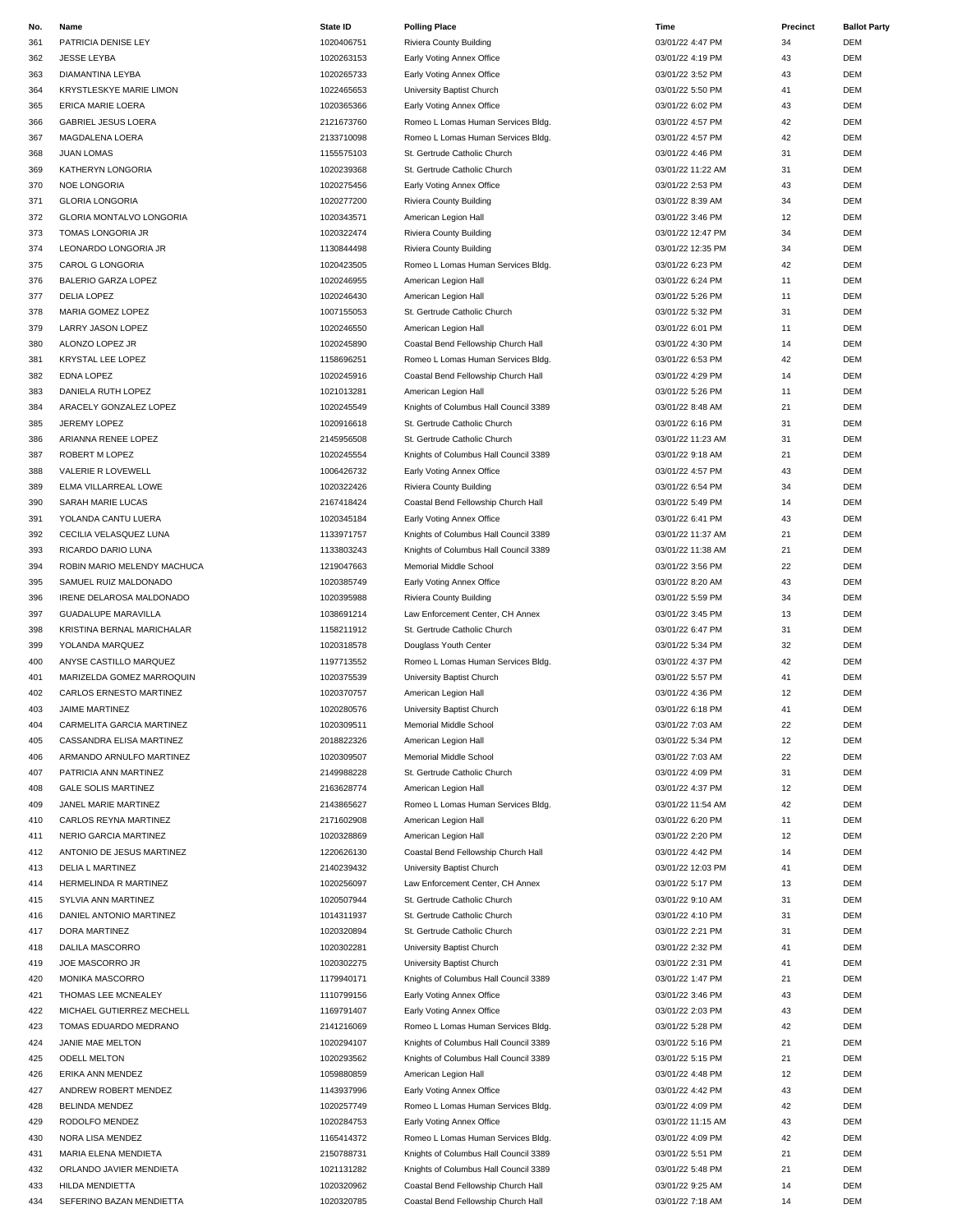| No. | Name                         | State ID   | <b>Polling Place</b>                  | Time              | Precinct | <b>Ballot Party</b> |
|-----|------------------------------|------------|---------------------------------------|-------------------|----------|---------------------|
| 435 | EUGENIO PENA MENDIETTA       | 1020276639 | Ricardo Community Senior Center       | 03/01/22 10:47 AM | 35       | <b>DEM</b>          |
| 436 | ALFREDO G MENDIETTA          | 1020320970 | Coastal Bend Fellowship Church Hall   | 03/01/22 9:26 AM  | 14       | <b>DEM</b>          |
| 437 | LYDIA OZUNA MENDIETTA        | 1020276185 | Ricardo Community Senior Center       | 03/01/22 10:47 AM | 35       | <b>DEM</b>          |
|     |                              |            |                                       |                   |          |                     |
| 438 | BRISEIDA GRACIA MENDOZA      | 1020407449 | American Legion Hall                  | 03/01/22 9:26 AM  | 12       | DEM                 |
| 439 | <b>JESSE MENDOZA</b>         | 1020399745 | American Legion Hall                  | 03/01/22 11:47 AM | 12       | <b>DEM</b>          |
| 440 | DAVID ALBERTO MENDOZA        | 1020394431 | Ricardo Community Senior Center       | 03/01/22 12:37 PM | 35       | DEM                 |
| 441 | BRISEIDA MENDOZA             | 1020310710 | American Legion Hall                  | 03/01/22 11:49 AM | 12       | DEM                 |
| 442 | <b>GRACIELA RUIZ MERCADO</b> | 1020261816 | Knights of Columbus Hall Council 3389 | 03/01/22 9:36 AM  | 21       | DEM                 |
| 443 | MOISES MERCADO JR            | 1020260926 | Knights of Columbus Hall Council 3389 | 03/01/22 9:37 AM  | 21       | <b>DEM</b>          |
| 444 | JUAN FRANCISCO MEZA          | 1020304464 | St. Gertrude Catholic Church          | 03/01/22 4:52 PM  | 31       | DEM                 |
|     |                              |            |                                       |                   |          |                     |
| 445 | <b>BELEN G MEZA</b>          | 1020290139 | St. Gertrude Catholic Church          | 03/01/22 4:52 PM  | 31       | DEM                 |
| 446 | MELINDA DYNYEL MILLER        | 1020249878 | American Legion Hall                  | 03/01/22 5:40 PM  | 11       | DEM                 |
| 447 | JAIME DANIEL MILLER          | 1020376139 | American Legion Hall                  | 03/01/22 5:40 PM  | 11       | DEM                 |
| 448 | MARSHA LYNN MILLER           | 1032974007 | American Legion Hall                  | 03/01/22 11:22 AM | 12       | DEM                 |
| 449 | JESSICA MORENO MONTALVO      | 1020265767 | Romeo L Lomas Human Services Bldg.    | 03/01/22 6:56 PM  | 42       | <b>DEM</b>          |
| 450 | VICTOR MANUEL MONTEZ         | 1022789562 | Coastal Bend Fellowship Church Hall   | 03/01/22 4:07 PM  | 14       | DEM                 |
|     |                              |            |                                       |                   | 14       | DEM                 |
| 451 | <b>LETICIA MONTEZ</b>        | 1020335032 | Coastal Bend Fellowship Church Hall   | 03/01/22 4:06 PM  |          |                     |
| 452 | ANNA MORENO                  | 1020338109 | Ricardo Community Senior Center       | 03/01/22 3:29 PM  | 35       | DEM                 |
| 453 | ROSARIO RIOS MORENO          | 1149419908 | Early Voting Annex Office             | 03/01/22 6:40 PM  | 43       | <b>DEM</b>          |
| 454 | JUAN MENDIETTA MORENO        | 1020321167 | Coastal Bend Fellowship Church Hall   | 03/01/22 5:32 PM  | 14       | DEM                 |
| 455 | JERI SNYDER MOREY            | 1020306713 | KISD Admin Building                   | 03/01/22 1:08 PM  | 44       | <b>DEM</b>          |
| 456 | VICTORIA AMAYA MORIN         | 1020367122 | KISD Admin Building                   | 03/01/22 4:20 PM  | 44       | <b>DEM</b>          |
|     |                              |            |                                       |                   |          | DEM                 |
| 457 | CARLOS P MORIN               | 1020296676 | KISD Admin Building                   | 03/01/22 11:48 AM | 44       |                     |
| 458 | NORMA JEAN MOYA              | 1020290662 | St. Gertrude Catholic Church          | 03/01/22 6:16 PM  | 31       | DEM                 |
| 459 | LINDA ANN MUGUERZA           | 1020282141 | Early Voting Annex Office             | 03/01/22 6:05 PM  | 43       | <b>DEM</b>          |
| 460 | JOSE ALFREDO MUNOZ           | 2156427376 | Early Voting Annex Office             | 03/01/22 11:13 AM | 43       | DEM                 |
| 461 | DARREL ESPINO MUNOZ          | 1020324619 | American Legion Hall                  | 03/01/22 12:24 PM | 12       | DEM                 |
| 462 | <b>GRACIELA Z MUNOZ</b>      | 1020324603 | American Legion Hall                  | 03/01/22 12:24 PM | 12       | DEM                 |
| 463 | MARIA MUNOZ                  | 1020260893 | Romeo L Lomas Human Services Bldg.    | 03/01/22 3:47 PM  | 42       | <b>DEM</b>          |
|     |                              |            |                                       |                   |          |                     |
| 464 | ANNIE LEE MUNOZ              | 1060249780 | Coastal Bend Fellowship Church Hall   | 03/01/22 6:12 PM  | 14       | DEM                 |
| 465 | ROSENDO ALVINO MUNOZ JR      | 1020261317 | Douglass Youth Center                 | 03/01/22 5:53 PM  | 32       | <b>DEM</b>          |
| 466 | <b>FANIE MUNOZ</b>           | 1020283385 | Early Voting Annex Office             | 03/01/22 11:09 AM | 43       | <b>DEM</b>          |
| 467 | LAURA ANN MUNOZ              | 1020357664 | Santa Gertrudis School                | 03/01/22 4:02 PM  | 24       | DEM                 |
| 468 | ROSA M MUNOZ-MARTINEZ        | 1020265503 | American Legion Hall                  | 03/01/22 6:19 PM  | 11       | DEM                 |
| 469 | ANTONIO NARANJO              | 1135788408 | American Legion Hall                  | 03/01/22 2:55 PM  | 12       | <b>DEM</b>          |
|     |                              |            |                                       |                   |          |                     |
| 470 | SYLVIA NAVARRO               | 1020238565 | St. Gertrude Catholic Church          | 03/01/22 8:29 AM  | 31       | DEM                 |
| 471 | DANIEL PEREZ NAVEJAR         | 1020245992 | University Baptist Church             | 03/01/22 8:45 AM  | 41       | DEM                 |
| 472 | <b>MELVA BRISENO NEIRA</b>   | 1020387744 | St. Gertrude Catholic Church          | 03/01/22 4:51 PM  | 31       | DEM                 |
| 473 | MARIA GONZALES NEWMAN        | 2133398594 | University Baptist Church             | 03/01/22 12:38 PM | 41       | <b>DEM</b>          |
| 474 | MIGUEL NUNEZ JR              | 1020465754 | Early Voting Annex Office             | 03/01/22 2:12 PM  | 43       | DEM                 |
| 475 | <b>LYDIA MARTINEZ NUNEZ</b>  | 1052607605 | Early Voting Annex Office             | 03/01/22 2:12 PM  | 43       | DEM                 |
| 476 | SOILA E OBREGON              | 1020354786 | University Baptist Church             | 03/01/22 10:07 AM | 41       | <b>DEM</b>          |
|     |                              |            |                                       |                   |          |                     |
| 477 | <b>DIANA OCHOA</b>           | 1020282921 | Early Voting Annex Office             | 03/01/22 2:23 PM  | 43       | <b>DEM</b>          |
| 478 | KIMBERLY DIANE OCHOA         | 1020381410 | Early Voting Annex Office             | 03/01/22 6:14 PM  | 43       | <b>DEM</b>          |
| 479 | JOSE ROLANDO OCHOA           | 1020338166 | Ricardo Community Senior Center       | 03/01/22 5:33 PM  | 35       | DEM                 |
| 480 | EDUARDO D OCHOA              | 1020284234 | Early Voting Annex Office             | 03/01/22 2:23 PM  | 43       | DEM                 |
| 481 | TROY ALAN ODOM               | 1020832544 | American Legion Hall                  | 03/01/22 11:52 AM | 11       | DEM                 |
| 482 | AUSTIN ROSS ODOM             | 2122503869 | Ricardo Community Senior Center       | 03/01/22 5:23 PM  | 35       | DEM                 |
| 483 | NICOLE JOHNSON ORTEGON       | 1022117486 | Santa Gertrudis School                | 03/01/22 5:54 PM  | 24       | DEM                 |
|     |                              |            |                                       |                   |          |                     |
| 484 | SUBELDA MARTINEZ ORTEGON     | 1020329182 | American Legion Hall                  | 03/01/22 6:19 PM  | 12       | DEM                 |
| 485 | ALFREDO ORTIZ                | 1020246448 | American Legion Hall                  | 03/01/22 11:51 AM | 11       | DEM                 |
| 486 | <b>NOEMI ORTIZ</b>           | 1020250312 | American Legion Hall                  | 03/01/22 6:16 PM  | 11       | DEM                 |
| 487 | BLANCA ESTELLA PADILLA       | 1039376543 | American Legion Hall                  | 03/01/22 12:46 PM | 11       | DEM                 |
| 488 | <b>GLORIA CANTU PAREE</b>    | 2120427316 | Law Enforcement Center, CH Annex      | 03/01/22 1:33 PM  | 13       | DEM                 |
| 489 | BELINDA ALVAREZ PATRICK      | 2177934060 | Romeo L Lomas Human Services Bldg.    | 03/01/22 6:51 PM  | 42       | DEM                 |
| 490 | MELISSA JEANNE PAXSON        | 1159287952 | Knights of Columbus Hall Council 3389 | 03/01/22 1:34 PM  | 21       | DEM                 |
|     |                              |            |                                       |                   |          | DEM                 |
| 491 | <b>GUADALUPE N PENA</b>      | 1020347897 | Romeo L Lomas Human Services Bldg.    | 03/01/22 3:09 PM  | 42       |                     |
| 492 | AUDON JUSTO PENA             | 2125335870 | Riviera County Building               | 03/01/22 9:30 AM  | 34       | DEM                 |
| 493 | SANJUANITA ROSITA PENA       | 1020465379 | American Legion Hall                  | 03/01/22 3:58 PM  | 12       | DEM                 |
| 494 | MONICA M PENA                | 1020331720 | American Legion Hall                  | 03/01/22 6:55 PM  | 12       | DEM                 |
| 495 | MARYLOU F PENA               | 1020285768 | Early Voting Annex Office             | 03/01/22 4:37 PM  | 43       | DEM                 |
| 496 | JUAN ESTEBAN PENA            | 1020322868 | Romeo L Lomas Human Services Bldg.    | 03/01/22 4:44 PM  | 42       | DEM                 |
| 497 | <b>GUADALUPE PENA</b>        | 1020293159 | Romeo L Lomas Human Services Bldg.    | 03/01/22 5:07 PM  | 42       | DEM                 |
|     |                              |            |                                       |                   |          |                     |
| 498 | MARIA ANGELITA PENA          | 1020256992 | Coastal Bend Fellowship Church Hall   | 03/01/22 5:29 PM  | 14       | DEM                 |
| 499 | BRIANNA MICHELLE PENA        | 2168207549 | Romeo L Lomas Human Services Bldg.    | 03/01/22 3:09 PM  | 42       | DEM                 |
| 500 | <b>FELIPA B PENA</b>         | 1020322322 | Riviera County Building               | 03/01/22 12:21 PM | 34       | DEM                 |
| 501 | ESTELLA LOERA PEREZ          | 1020261607 | Early Voting Annex Office             | 03/01/22 4:03 PM  | 43       | DEM                 |
| 502 | JAVIER PEREZ                 | 1217113387 | American Legion Hall                  | 03/01/22 4:43 PM  | 12       | DEM                 |
| 503 | RAUL JAIME PEREZ             | 1181979444 | Law Enforcement Center, CH Annex      | 03/01/22 10:52 AM | 13       | DEM                 |
| 504 |                              |            |                                       |                   | 43       | DEM                 |
|     | DOMINGO PEREZ                | 1176687935 | Early Voting Annex Office             | 03/01/22 3:27 PM  |          |                     |
| 505 | VANESSA ANNETTE PEREZ        | 1025060418 | American Legion Hall                  | 03/01/22 4:42 PM  | 12       | DEM                 |
| 506 | SYLVIA MENDEZ PEREZ          | 1020320065 | Douglass Youth Center                 | 03/01/22 5:42 PM  | 32       | DEM                 |
| 507 | MARY JANE PEREZ              | 1020282474 | Knights of Columbus Hall Council 3389 | 03/01/22 5:03 PM  | 21       | DEM                 |
| 508 | ROEL V PEREZ                 | 1022624375 | Law Enforcement Center, CH Annex      | 03/01/22 12:44 PM | 13       | <b>DEM</b>          |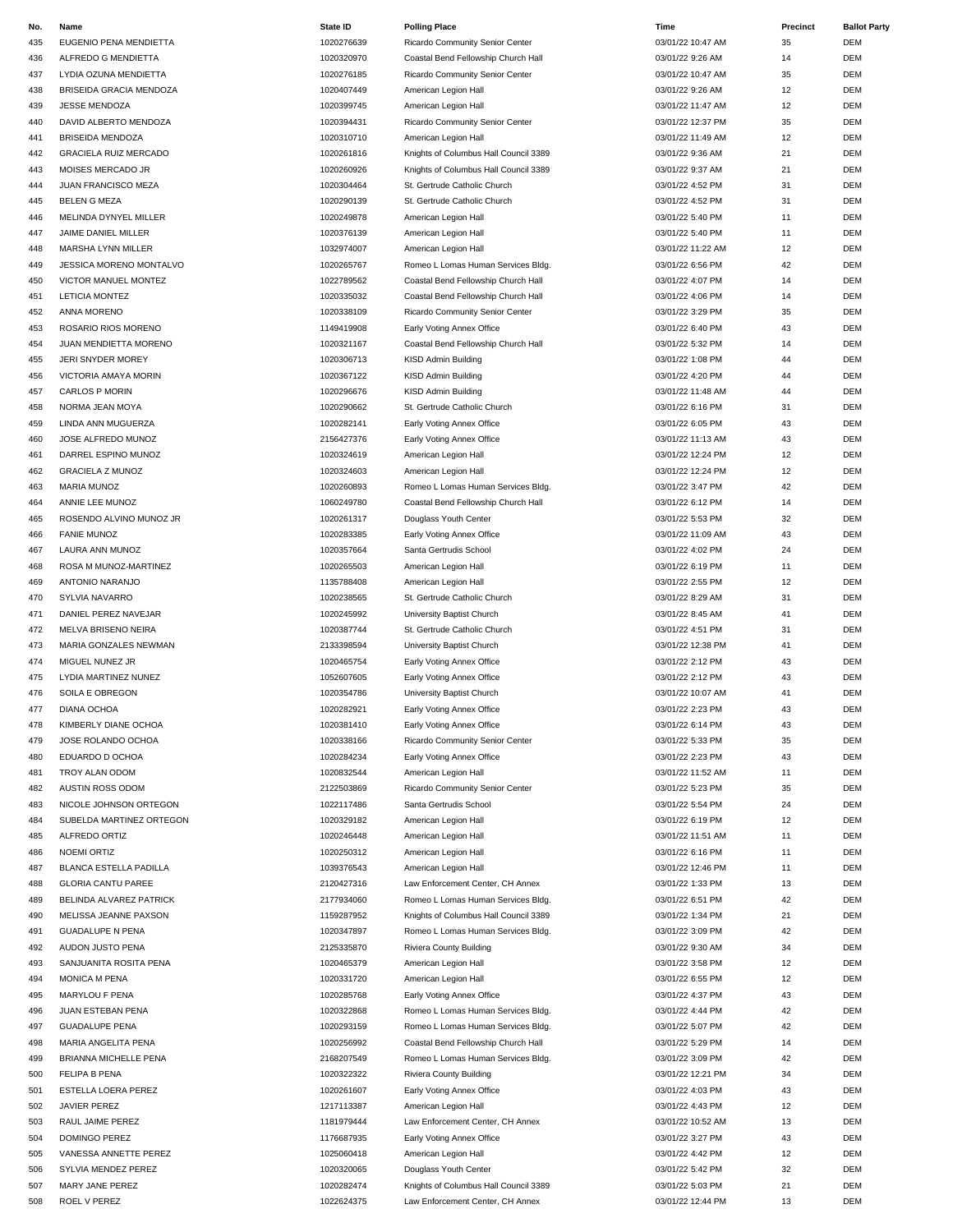| No. | Name                            | <b>State ID</b> | <b>Polling Place</b>                  | Time              | Precinct | <b>Ballot Party</b> |
|-----|---------------------------------|-----------------|---------------------------------------|-------------------|----------|---------------------|
| 509 | ANITA PEREZ                     | 1170905826      | Early Voting Annex Office             | 03/01/22 6:01 PM  | 43       | <b>DEM</b>          |
| 510 | NELDA MORENO PEREZ              | 1020253212      | American Legion Hall                  | 03/01/22 10:43 AM | 12       | <b>DEM</b>          |
| 511 | DAVID ELI PEREZ                 | 1020289565      | St. Gertrude Catholic Church          | 03/01/22 3:09 PM  | 31       | <b>DEM</b>          |
|     |                                 |                 |                                       |                   |          |                     |
| 512 | CAROLINE ELIANA PEREZ           | 2188717258      | St. Gertrude Catholic Church          | 03/01/22 3:09 PM  | 31       | DEM                 |
| 513 | <b>ANTONIO PEREZ</b>            | 2128337656      | Romeo L Lomas Human Services Bldg.    | 03/01/22 2:04 PM  | 42       | DEM                 |
| 514 | RAMON P PEREZ JR                | 1020268529      | St. Gertrude Catholic Church          | 03/01/22 9:53 AM  | 31       | DEM                 |
| 515 | VIRGINIA ESPINOZA POURGHADIRI   | 1020260198      | Romeo L Lomas Human Services Bldg.    | 03/01/22 6:58 PM  | 42       | DEM                 |
| 516 | JOSE LUIS PRADO                 | 1020340347      | Douglass Youth Center                 | 03/01/22 4:03 PM  | 32       | DEM                 |
| 517 | <b>JEANNETTE PRICE</b>          | 1020359965      | Knights of Columbus Hall Council 3389 | 03/01/22 4:04 PM  | 21       | <b>DEM</b>          |
| 518 | SERENA RENAE QUINONES           | 2125799619      | American Legion Hall                  | 03/01/22 6:11 PM  | 11       | DEM                 |
|     |                                 |                 |                                       |                   |          |                     |
| 519 | <b>FRANCES QUINONES</b>         | 1020303389      | University Baptist Church             | 03/01/22 9:00 AM  | 41       | DEM                 |
| 520 | <b>TERESA MARIE QUINONES</b>    | 1156097732      | University Baptist Church             | 03/01/22 6:23 PM  | 41       | DEM                 |
| 521 | GABRIEL JOSEPH QUINONES         | 1020313539      | Coastal Bend Fellowship Church Hall   | 03/01/22 5:10 PM  | 14       | DEM                 |
| 522 | YOLANDA V QUINTANILLA           | 1020345630      | Riviera County Building               | 03/01/22 10:35 AM | 34       | DEM                 |
| 523 | NOE A QUINTANILLA               | 1020321935      | Riviera County Building               | 03/01/22 10:36 AM | 34       | <b>DEM</b>          |
| 524 | <b>BOBBY RAMIREZ</b>            | 1021358368      | Law Enforcement Center, CH Annex      | 03/01/22 1:16 PM  | 13       | DEM                 |
|     |                                 |                 |                                       |                   |          |                     |
| 525 | ROBERTO RAMIREZ                 | 1191114156      | Romeo L Lomas Human Services Bldg.    | 03/01/22 5:35 PM  | 42       | DEM                 |
| 526 | MONICA NORI RAMIREZ             | 1007461998      | St. Gertrude Catholic Church          | 03/01/22 5:02 PM  | 31       | DEM                 |
| 527 | <b>MELBA RAMOS</b>              | 1020555013      | Romeo L Lomas Human Services Bldg.    | 03/01/22 6:20 PM  | 42       | <b>DEM</b>          |
| 528 | ALFONSO ROMEO RAMOS JR          | 1020237439      | St. Gertrude Catholic Church          | 03/01/22 5:02 PM  | 31       | DEM                 |
| 529 | <b>BELINDA S RAMOS</b>          | 1020286056      | Early Voting Annex Office             | 03/01/22 5:32 PM  | 43       | DEM                 |
| 530 | EVANITA SALINAS RAMOS           | 1020235523      | American Legion Hall                  | 03/01/22 10:15 AM | 12       | <b>DEM</b>          |
|     |                                 |                 |                                       |                   |          |                     |
| 531 | ALFONSO ROMEO RAMOS             | 1020235510      | American Legion Hall                  | 03/01/22 10:09 AM | 12       | DEM                 |
| 532 | MONICA GADDIS REED              | 1165659106      | Coastal Bend Fellowship Church Hall   | 03/01/22 6:13 PM  | 14       | DEM                 |
| 533 | LAURA A REQUENEZ                | 1158376428      | American Legion Hall                  | 03/01/22 5:18 PM  | 12       | <b>DEM</b>          |
| 534 | <b>VIRGINIA P REYES</b>         | 1020271012      | Romeo L Lomas Human Services Bldg.    | 03/01/22 6:43 PM  | 42       | DEM                 |
| 535 | AIDA G REYES                    | 1020281575      | Early Voting Annex Office             | 03/01/22 3:08 PM  | 43       | DEM                 |
| 536 | RITA ELAINE REYNA               | 1147336164      | American Legion Hall                  | 03/01/22 9:24 AM  | 12       | DEM                 |
|     |                                 | 2130495813      |                                       |                   |          |                     |
| 537 | <b>GLORIA SYLVIA REYNA</b>      |                 | Coastal Bend Fellowship Church Hall   | 03/01/22 2:52 PM  | 14       | <b>DEM</b>          |
| 538 | REGINA ELENI REYNA              | 1149177071      | University Baptist Church             | 03/01/22 4:00 PM  | 41       | <b>DEM</b>          |
| 539 | ANDRES REYNOSO                  | 1149767005      | Riviera County Building               | 03/01/22 3:50 PM  | 34       | DEM                 |
| 540 | LUCIANO DE LOS SANTOS RIOJAS JR | 2135604849      | Early Voting Annex Office             | 03/01/22 4:47 PM  | 43       | DEM                 |
| 541 | <b>JESUS DOROTEO RIOS</b>       | 1020286574      | Romeo L Lomas Human Services Bldg.    | 03/01/22 5:51 PM  | 42       | DEM                 |
| 542 | <b>ROSIE RIOS</b>               | 1020262268      | Romeo L Lomas Human Services Bldg.    | 03/01/22 1:06 PM  | 42       | DEM                 |
| 543 | SYLVIA ANITA RIOS               | 1020242114      |                                       | 03/01/22 9:36 AM  | 13       | <b>DEM</b>          |
|     |                                 |                 | Law Enforcement Center, CH Annex      |                   |          |                     |
| 544 | <b>ARTHUR RIOS</b>              | 1005556657      | Early Voting Annex Office             | 03/01/22 6:00 PM  | 43       | DEM                 |
| 545 | TERA DANAE RIVAS                | 2150203704      | Early Voting Annex Office             | 03/01/22 4:29 PM  | 43       | DEM                 |
| 546 | JOHN ARTHUR ROBERTSON           | 1020329614      | American Legion Hall                  | 03/01/22 5:35 PM  | 12       | DEM                 |
| 547 | JOHN DANIEL ROBERTSON           | 2147517575      | St. Gertrude Catholic Church          | 03/01/22 3:53 PM  | 31       | <b>DEM</b>          |
| 548 | PETER MICAH ROBERTSON           | 1058514552      | St. Gertrude Catholic Church          | 03/01/22 4:05 PM  | 31       | DEM                 |
| 549 | CHRISTOPHER LEE RODRIGUEZ       | 1184213535      | Coastal Bend Fellowship Church Hall   | 03/01/22 5:52 PM  | 14       | DEM                 |
|     |                                 |                 |                                       |                   |          |                     |
| 550 | CECILIA DELAROSA RODRIGUEZ      | 1020386965      | Coastal Bend Fellowship Church Hall   | 03/01/22 12:37 PM | 14       | <b>DEM</b>          |
| 551 | ANNETTE AGUILAR RODRIGUEZ       | 1020265056      | Romeo L Lomas Human Services Bldg.    | 03/01/22 1:32 PM  | 42       | <b>DEM</b>          |
| 552 | DIANA RODRIGUEZ                 | 1020346478      | University Baptist Church             | 03/01/22 3:23 PM  | 41       | <b>DEM</b>          |
| 553 | JENNIFER LYNN RODRIGUEZ         | 1020364691      | Coastal Bend Fellowship Church Hall   | 03/01/22 5:51 PM  | 14       | DEM                 |
| 554 | OMAR L RODRIGUEZ                | 1020264003      | Romeo L Lomas Human Services Bldg.    | 03/01/22 1:14 PM  | 42       | DEM                 |
| 555 | ROSALINDA A RODRIGUEZ           | 1107437013      | Romeo L Lomas Human Services Bldg.    | 03/01/22 5:41 PM  | 42       | DEM                 |
|     |                                 | 1021136668      | Early Voting Annex Office             |                   | 43       | DEM                 |
| 556 | SYLVIA RODRIGUEZ-OZUNA          |                 |                                       | 03/01/22 10:24 AM |          |                     |
| 557 | ANITA ROJAS                     | 1020300855      | Coastal Bend Fellowship Church Hall   | 03/01/22 9:37 AM  | 14       | DEM                 |
| 558 | ERIKA JENISE ROSALES            | 1020357751      | University Baptist Church             | 03/01/22 3:55 PM  | 41       | DEM                 |
| 559 | ALICIA F ROSAS                  | 1020327329      | University Baptist Church             | 03/01/22 1:22 PM  | 41       | DEM                 |
| 560 | <b>JENNIFER LEA RUIZ</b>        | 1150092723      | Ricardo Community Senior Center       | 03/01/22 4:14 PM  | 35       | DEM                 |
| 561 | <b>DELIA REYES RUIZ</b>         | 1118781770      | Ricardo Community Senior Center       | 03/01/22 4:14 PM  | 35       | DEM                 |
| 562 | MICHAEL RUIZ                    | 2133456472      | Coastal Bend Fellowship Church Hall   | 03/01/22 11:12 AM | 14       | DEM                 |
|     |                                 |                 |                                       |                   | 42       | DEM                 |
| 563 | JOSE ALFREDO RUIZ               | 2172100317      | Romeo L Lomas Human Services Bldg.    | 03/01/22 4:55 PM  |          |                     |
| 564 | <b>JOSEPH RUIZ</b>              | 1020258804      | Romeo L Lomas Human Services Bldg.    | 03/01/22 5:51 PM  | 42       | DEM                 |
| 565 | <b>ILDA SANCHEZ RUIZ</b>        | 1020310845      | Santa Gertrudis School                | 03/01/22 11:26 AM | 24       | DEM                 |
| 566 | <b>MARIA E RUIZ</b>             | 1020240846      | Ricardo Community Senior Center       | 03/01/22 11:00 AM | 35       | DEM                 |
| 567 | <b>GUADALUPE RUIZ</b>           | 1020310969      | Santa Gertrudis School                | 03/01/22 11:27 AM | 24       | DEM                 |
| 568 | LUCAS JOEL RUIZ                 | 1183542830      | Ricardo Community Senior Center       | 03/01/22 6:44 PM  | 35       | DEM                 |
| 569 | ELVIRA MICHELLEN RUIZ           | 1020340644      | Romeo L Lomas Human Services Bldg.    | 03/01/22 10:31 AM | 42       | DEM                 |
|     |                                 |                 |                                       |                   |          |                     |
| 570 | DONALD RAY RYE                  | 1020389338      | American Legion Hall                  | 03/01/22 4:59 PM  | 11       | DEM                 |
| 571 | GLENDA LOPEZ SAAVEDRA           | 1023033218      | Riviera County Building               | 03/01/22 5:13 PM  | 34       | DEM                 |
| 572 | SIMON SAAVEDRA                  | 1020343642      | Riviera County Building               | 03/01/22 5:14 PM  | 34       | DEM                 |
| 573 | <b>CORALIE M SAENZ</b>          | 1203623481      | University Baptist Church             | 03/01/22 10:11 AM | 41       | DEM                 |
| 574 | RAY ALAN SAENZ                  | 2149961999      | University Baptist Church             | 03/01/22 2:17 PM  | 41       | DEM                 |
| 575 | <b>JOSE SAENZ</b>               | 1020305471      | University Baptist Church             | 03/01/22 4:22 PM  | 41       | DEM                 |
|     |                                 |                 |                                       |                   | 35       |                     |
| 576 | EVA V SALAZAR                   | 1190465631      | Ricardo Community Senior Center       | 03/01/22 1:30 PM  |          | DEM                 |
| 577 | AMBROSIO L SALAZAR JR           | 1020365674      | Ricardo Community Senior Center       | 03/01/22 1:29 PM  | 35       | DEM                 |
| 578 | MANUEL SALAZAR JR               | 1020279300      | Law Enforcement Center, CH Annex      | 03/01/22 11:31 AM | 13       | DEM                 |
| 579 | OLINDA SALAZAR                  | 1020279067      | Law Enforcement Center, CH Annex      | 03/01/22 11:30 AM | 13       | DEM                 |
| 580 | JOAQUIN SALGADO III             | 1003427833      | Douglass Youth Center                 | 03/01/22 5:35 PM  | 32       | DEM                 |
| 581 | MAGDALENA SALINAS               | 1020329786      | Law Enforcement Center, CH Annex      | 03/01/22 4:26 PM  | 13       | DEM                 |
| 582 | DANIEL SALINAS III              | 1211604796      | KISD Admin Building                   | 03/01/22 5:21 PM  | 44       | DEM                 |
|     |                                 |                 |                                       |                   |          |                     |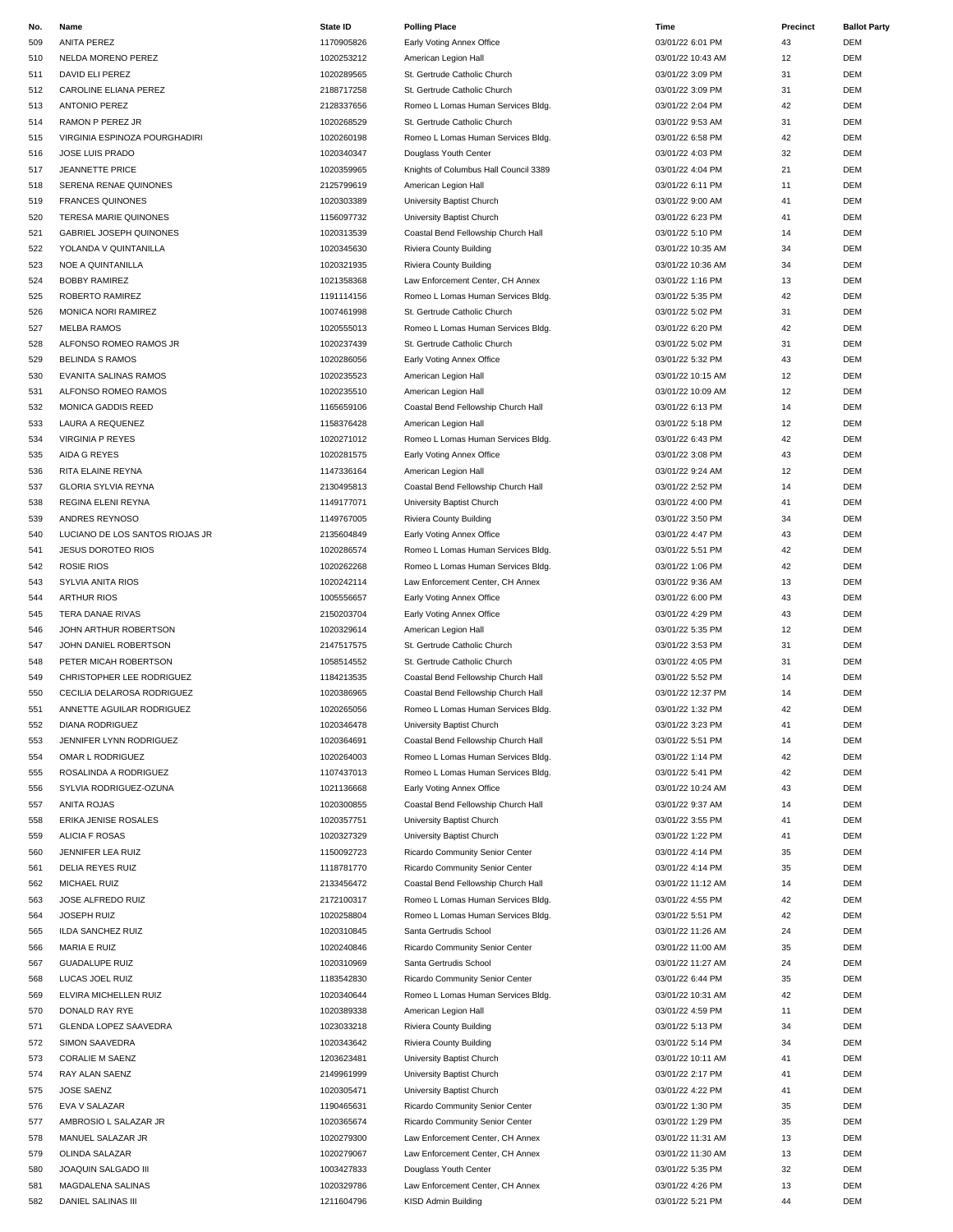| No. | Name                          | State ID   | <b>Polling Place</b>                  | Time              | Precinct | <b>Ballot Party</b> |
|-----|-------------------------------|------------|---------------------------------------|-------------------|----------|---------------------|
| 583 | RICARDO SALINAS               | 1020340830 | Ricardo Community Senior Center       | 03/01/22 9:12 AM  | 35       | <b>DEM</b>          |
| 584 | MARIA JESUSA SALINAS          | 1020245032 | Coastal Bend Fellowship Church Hall   | 03/01/22 1:02 PM  | 14       | DEM                 |
| 585 | DANIEL SALINAS JR             | 1020286722 | KISD Admin Building                   | 03/01/22 6:24 PM  | 44       | DEM                 |
| 586 | CYNTHIA ALFRIDO SALINAS       | 1219640160 | Knights of Columbus Hall Council 3389 | 03/01/22 5:13 PM  | 21       | DEM                 |
| 587 |                               | 1020383649 |                                       | 03/01/22 9:12 AM  | 35       | DEM                 |
|     | <b>GRACIELA VEGA SALINAS</b>  |            | Ricardo Community Senior Center       |                   |          |                     |
| 588 | ZELMA SALINAS                 | 1020302070 | St. Gertrude Catholic Church          | 03/01/22 6:20 PM  | 31       | DEM                 |
| 589 | <b>DAVID SALINAS</b>          | 1020272265 | St. Gertrude Catholic Church          | 03/01/22 10:35 AM | 31       | DEM                 |
| 590 | REBECCA MARIE SALINAS         | 2164981607 | KISD Admin Building                   | 03/01/22 5:22 PM  | 44       | DEM                 |
| 591 | <b>LETICIA SALINAS</b>        | 2119761977 | Knights of Columbus Hall Council 3389 | 03/01/22 11:18 AM | 21       | DEM                 |
| 592 | PEDRO SALINAS                 | 1020355634 | Memorial Middle School                | 03/01/22 4:56 PM  | 23       | DEM                 |
| 593 | MARIA LUISA SALINAS           | 1020286746 | KISD Admin Building                   | 03/01/22 5:21 PM  | 44       | <b>DEM</b>          |
|     | ALYSSA DANIELLE SALINAS       | 1190430654 |                                       | 03/01/22 4:51 PM  | 44       | DEM                 |
| 594 |                               |            | KISD Admin Building                   |                   |          |                     |
| 595 | <b>GILBERTO SAN MIGUEL JR</b> | 1020254228 | University Baptist Church             | 03/01/22 5:37 PM  | 41       | DEM                 |
| 596 | VALDEMAR GARCIA SANCHEZ       | 1020466140 | Memorial Middle School                | 03/01/22 3:17 PM  | 22       | DEM                 |
| 597 | BENITA GONZALEZ SANCHEZ       | 1020293383 | Memorial Middle School                | 03/01/22 2:45 PM  | 23       | DEM                 |
| 598 | LINDSEY MIA SANCHEZ           | 1217782769 | Santa Gertrudis School                | 03/01/22 6:46 PM  | 24       | DEM                 |
| 599 | HOWARD C SANCHEZ              | 2136987663 | KISD Admin Building                   | 03/01/22 1:41 PM  | 44       | DEM                 |
| 600 | RAQUEL SANCHEZ                | 1181229107 | University Baptist Church             | 03/01/22 3:45 PM  | 41       | DEM                 |
|     |                               |            |                                       |                   |          |                     |
| 601 | AMY LYNN SANDOVAL             | 1021745806 | St. Gertrude Catholic Church          | 03/01/22 6:48 PM  | 31       | DEM                 |
| 602 | MIGUEL JAVIER SANDOVAL JR     | 1020247399 | St. Gertrude Catholic Church          | 03/01/22 6:54 PM  | 31       | DEM                 |
| 603 | AMANDA NICHOLLE SANDOVAL      | 2130471461 | Early Voting Annex Office             | 03/01/22 12:07 PM | 43       | <b>DEM</b>          |
| 604 | WENDY LEIGH SANFILIPPO        | 1020773725 | American Legion Hall                  | 03/01/22 12:17 PM | 12       | <b>DEM</b>          |
| 605 | ANSCZEL MARIE SEPULVEDA       | 2165377097 | University Baptist Church             | 03/01/22 6:41 PM  | 41       | DEM                 |
| 606 | MARIA CAROLA SERRATO          | 1020336545 | Knights of Columbus Hall Council 3389 | 03/01/22 10:23 AM | 21       | DEM                 |
|     |                               |            |                                       |                   |          |                     |
| 607 | BERNARDINO LERMA SERRATO      | 1020336532 | Knights of Columbus Hall Council 3389 | 03/01/22 10:24 AM | 21       | DEM                 |
| 608 | GILBERTO SEVILLA SR           | 1215222441 | Law Enforcement Center, CH Annex      | 03/01/22 6:36 PM  | 13       | DEM                 |
| 609 | DESIRAEE MICHELLE SILVAS      | 1212467876 | KISD Admin Building                   | 03/01/22 7:49 AM  | 44       | DEM                 |
| 610 | CAROLYN DIANA SIMON           | 1020313811 | Coastal Bend Fellowship Church Hall   | 03/01/22 4:19 PM  | 14       | <b>DEM</b>          |
| 611 | <b>GERALD WILLIAM SIMON</b>   | 1020313824 | Coastal Bend Fellowship Church Hall   | 03/01/22 4:18 PM  | 14       | DEM                 |
| 612 | SARAH MARIE SIMON             | 1179479671 | Santa Gertrudis School                | 03/01/22 6:26 PM  | 24       | DEM                 |
| 613 |                               | 2170589317 |                                       |                   | 33       | <b>DEM</b>          |
|     | ALEXANDER ALLAN SINGER        |            | Dick Kleberg Park Recreation Hall     | 03/01/22 4:15 PM  |          |                     |
| 614 | MARIA DELCARMEN SOLIZ         | 1020329928 | American Legion Hall                  | 03/01/22 4:19 PM  | 12       | <b>DEM</b>          |
| 615 | LOU ANN SOLIZ                 | 1020279891 | Law Enforcement Center, CH Annex      | 03/01/22 5:21 PM  | 13       | DEM                 |
| 616 | ELIZABETH SOLIZ               | 1020279889 | Law Enforcement Center, CH Annex      | 03/01/22 5:21 PM  | 13       | DEM                 |
| 617 | MARIA ANGELICA SOLIZ          | 1020360410 | American Legion Hall                  | 03/01/22 6:11 PM  | 11       | <b>DEM</b>          |
| 618 | ALFONSO CABRERA SOLIZ         | 1020329916 | American Legion Hall                  | 03/01/22 12:39 PM | 12       | DEM                 |
| 619 | CHARLES LEE SOSA              | 1020332840 | Dick Kleberg Park Recreation Hall     | 03/01/22 3:29 PM  | 33       | DEM                 |
|     |                               |            |                                       |                   |          |                     |
| 620 | AMANDA NICOLE SUAREZ          | 1027167821 | St. Gertrude Catholic Church          | 03/01/22 6:16 PM  | 31       | DEM                 |
| 621 | JOSE JAIME SUAREZ             | 1020331276 | American Legion Hall                  | 03/01/22 4:56 PM  | 12       | DEM                 |
| 622 | SARAH E SUAREZ                | 2156345019 | American Legion Hall                  | 03/01/22 5:28 PM  | 12       | DEM                 |
| 623 | ROSA MARGARITA SUAREZ         | 1020412497 | American Legion Hall                  | 03/01/22 6:48 PM  | 11       | <b>DEM</b>          |
| 624 | GUADALUPE MONTOYA SUAREZ      | 1020250673 | Law Enforcement Center, CH Annex      | 03/01/22 12:26 PM | 13       | <b>DEM</b>          |
| 625 | ARACELI SUAREZ                | 1020251089 | Law Enforcement Center, CH Annex      | 03/01/22 4:17 PM  | 13       | <b>DEM</b>          |
| 626 | WILLIAM LEE SWEENY JR         | 1073909558 | Law Enforcement Center, CH Annex      | 03/01/22 2:55 PM  | 13       | DEM                 |
|     |                               |            |                                       |                   |          |                     |
| 627 | <b>CARMEN TANKERSLEY</b>      | 1022202148 | Ricardo Community Senior Center       | 03/01/22 7:44 AM  | 35       | DEM                 |
| 628 | ALICIA TIJERINA               | 1020328807 | American Legion Hall                  | 03/01/22 11:05 AM | 11       | DEM                 |
| 629 | SELINA ANN TIJERINA           | 1160337692 | American Legion Hall                  | 03/01/22 5:53 PM  | 11       | DEM                 |
| 630 | DANIEL TIJERINA               | 1020351119 | Douglass Youth Center                 | 03/01/22 9:38 AM  | 32       | DEM                 |
| 631 | NIKI TIJERINA                 | 1181811826 | American Legion Hall                  | 03/01/22 4:41 PM  | 11       | DEM                 |
| 632 | BRIAN THOMAS TOLLER-SAGER     | 2008312321 | Coastal Bend Fellowship Church Hall   | 03/01/22 4:13 PM  | 14       | DEM                 |
| 633 | <b>CARLOS TORRES</b>          | 1020275275 | St. Gertrude Catholic Church          | 03/01/22 4:16 PM  | 31       | DEM                 |
|     |                               |            |                                       |                   |          |                     |
| 634 | <b>JASON CHARLES TORRES</b>   | 1020421388 | Romeo L Lomas Human Services Bldg.    | 03/01/22 6:57 PM  | 42       | DEM                 |
| 635 | <b>EDUARDO TORRES</b>         | 1029030912 | Douglass Youth Center                 | 03/01/22 9:38 AM  | 32       | DEM                 |
| 636 | ANNEKA M TRAYLOR              | 1191288593 | KISD Admin Building                   | 03/01/22 5:22 PM  | 44       | DEM                 |
| 637 | STEPHANIE BRIDGET TREVINO     | 2123370411 | Coastal Bend Fellowship Church Hall   | 03/01/22 5:21 PM  | 14       | DEM                 |
| 638 | ROSALINDA TREVINO             | 1020245646 | Coastal Bend Fellowship Church Hall   | 03/01/22 4:14 PM  | 14       | DEM                 |
| 639 | LORA TREVINO                  | 2142273818 | Romeo L Lomas Human Services Bldg.    | 03/01/22 2:27 PM  | 42       | DEM                 |
| 640 | MARIA YOLANDA TREVINO         | 1020255451 | Santa Gertrudis School                | 03/01/22 3:01 PM  | 24       | DEM                 |
|     |                               |            |                                       |                   |          |                     |
| 641 | FILIBERTO TREVINO III         | 1020306998 | Memorial Middle School                | 03/01/22 9:40 AM  | 22       | DEM                 |
| 642 | <b>JOVITA TREVINO</b>         | 1020463292 | Early Voting Annex Office             | 03/01/22 8:04 AM  | 43       | DEM                 |
| 643 | RICARDO RENE TREVINO JR       | 1215585978 | Coastal Bend Fellowship Church Hall   | 03/01/22 4:16 PM  | 14       | DEM                 |
| 644 | CHRISTOPHER JOHN TREVINO      | 1148425943 | Coastal Bend Fellowship Church Hall   | 03/01/22 5:21 PM  | 14       | DEM                 |
| 645 | ANGELITA RIOS TREVINO         | 1020260575 | Romeo L Lomas Human Services Bldg.    | 03/01/22 9:23 AM  | 42       | DEM                 |
| 646 | <b>NELDA TREVINO</b>          | 1020306980 | Memorial Middle School                | 03/01/22 9:37 AM  | 22       | DEM                 |
|     |                               |            |                                       |                   |          |                     |
| 647 | RICARDO RENE TREVINO          | 1020245097 | Coastal Bend Fellowship Church Hall   | 03/01/22 4:15 PM  | 14       | DEM                 |
| 648 | ROBERT JAMES TRUJILLO JR      | 2131792972 | Coastal Bend Fellowship Church Hall   | 03/01/22 10:33 AM | 14       | DEM                 |
| 649 | SHANNON BAKER TULLER          | 1020349211 | Santa Gertrudis School                | 03/01/22 5:40 PM  | 24       | DEM                 |
| 650 | <b>JEAN TURCOTTE</b>          | 1020372349 | Knights of Columbus Hall Council 3389 | 03/01/22 1:09 PM  | 21       | DEM                 |
| 651 | <b>EVELYN URBINA</b>          | 1172262081 | Coastal Bend Fellowship Church Hall   | 03/01/22 6:14 PM  | 14       | DEM                 |
| 652 | ARMANDO ABEL URBINA           | 2158396076 | Coastal Bend Fellowship Church Hall   | 03/01/22 6:14 PM  | 14       | DEM                 |
| 653 | AVELINO GARZA VALADEZ         | 1020309943 | Santa Gertrudis School                | 03/01/22 5:44 PM  | 24       | DEM                 |
|     |                               |            |                                       |                   |          | DEM                 |
| 654 | CARLOS L VALENZUELA           | 1020269595 | St. Gertrude Catholic Church          | 03/01/22 2:49 PM  | 31       |                     |
| 655 | MARIA DELOSANGELE VALENZUELA  | 1020270959 | St. Gertrude Catholic Church          | 03/01/22 2:49 PM  | 31       | DEM                 |
| 656 | <b>GREGORIO ADRIAN VARGAS</b> | 1020457464 | American Legion Hall                  | 03/01/22 6:22 PM  | 11       | <b>DEM</b>          |